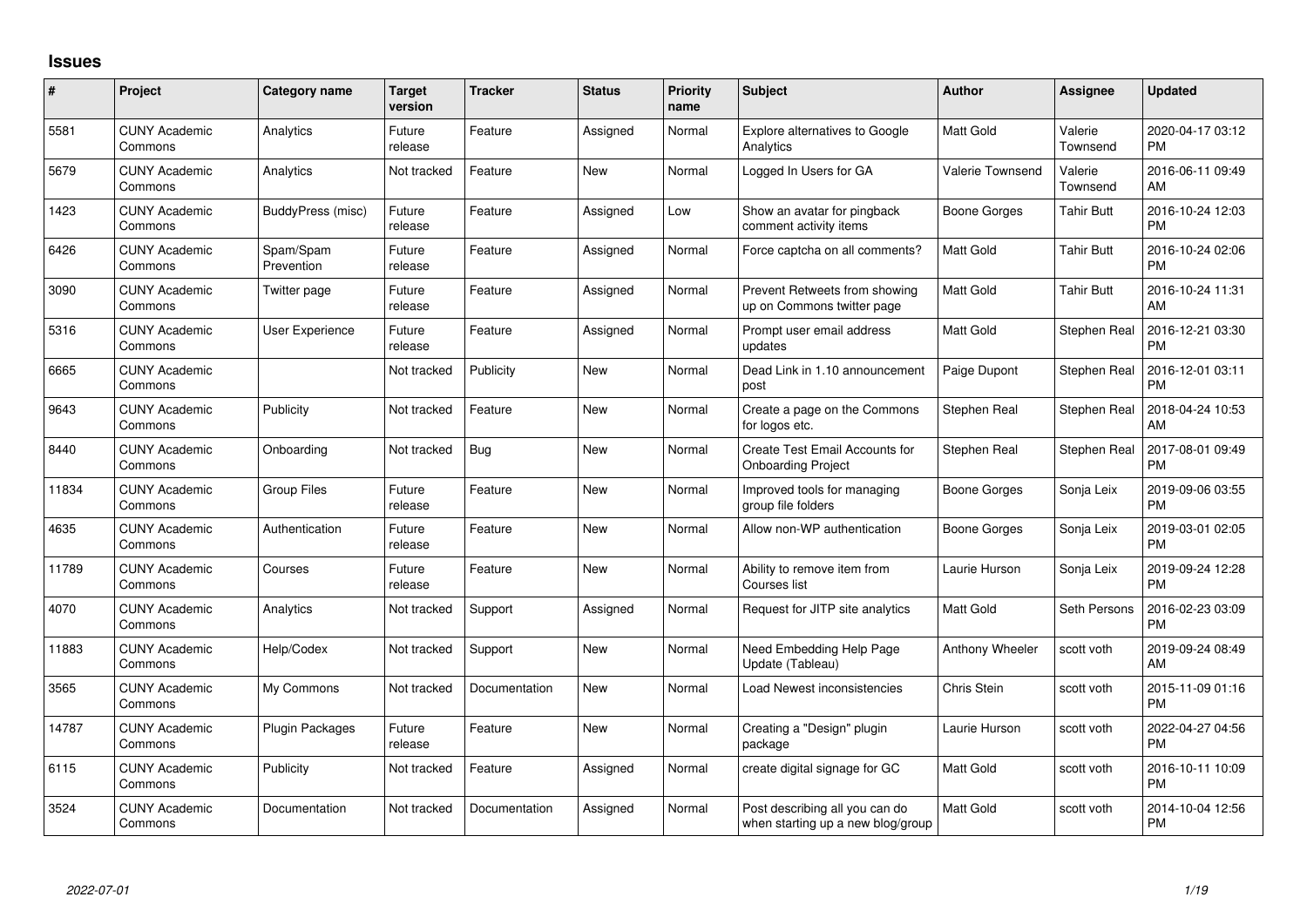| #     | Project                         | Category name               | <b>Target</b><br>version | <b>Tracker</b> | <b>Status</b>        | <b>Priority</b><br>name | Subject                                                                                                                                               | Author                 | <b>Assignee</b>     | <b>Updated</b>                |
|-------|---------------------------------|-----------------------------|--------------------------|----------------|----------------------|-------------------------|-------------------------------------------------------------------------------------------------------------------------------------------------------|------------------------|---------------------|-------------------------------|
| 636   | <b>CUNY Academic</b><br>Commons | WordPress (misc)            | Not tracked              | Support        | Assigned             | Normal                  | Create Lynda.com-like Table of<br>Contents for Prospective Tutorial<br><b>Screencasts</b>                                                             | <b>Matt Gold</b>       | scott voth          | 2016-02-23 03:12<br><b>PM</b> |
| 9908  | <b>CUNY Academic</b><br>Commons |                             | Not tracked              | Feature        | <b>New</b>           | Normal                  | Is it possible to send email<br>updates to users (or an email<br>address not on the list) for only a<br>single page AFTER being<br>prompted?          | <b>Michael Shields</b> | scott voth          | 2018-06-11 01:34<br><b>PM</b> |
| 4222  | <b>CUNY Academic</b><br>Commons | User Experience             | Future<br>release        | Design/UX      | New                  | Normal                  | Add information to 'Delete<br>Account' page                                                                                                           | Samantha Raddatz       | scott voth          | 2015-06-26 11:35<br>AM        |
| 14394 | <b>CUNY Academic</b><br>Commons |                             | Not tracked              | Feature        | <b>New</b>           | Normal                  | Commons News Site - redesign                                                                                                                          | scott voth             | scott voth          | 2021-09-14 10:46<br>AM        |
| 12247 | <b>CUNY Academic</b><br>Commons | Publicity                   | Not tracked              | Support        | <b>New</b>           | Normal                  | <b>Screenshot of First Commons</b><br>Homepage                                                                                                        | scott voth             | scott voth          | 2020-01-14 12:08<br><b>PM</b> |
| 2612  | <b>CUNY Academic</b><br>Commons |                             | Not tracked              | Publicity      | Assigned             | Normal                  | Pinterest site for the Commons                                                                                                                        | local admin            | Sarah<br>Morgano    | 2016-03-04 11:19<br>AM        |
| 3511  | <b>CUNY Academic</b><br>Commons | Publicity                   | 1.7                      | Publicity      | Assigned             | Normal                  | Social media for 1.7                                                                                                                                  | Micki Kaufman          | Sarah<br>Morgano    | 2014-10-14 03:32<br><b>PM</b> |
| 3510  | <b>CUNY Academic</b><br>Commons | Publicity                   | 1.7                      | Publicity      | Assigned             | Normal                  | Post on the News Blog re: 'My<br>Commons'                                                                                                             | Micki Kaufman          | Sarah<br>Morgano    | 2014-10-15 11:18<br>AM        |
| 5826  | <b>CUNY Academic</b><br>Commons | <b>WordPress Plugins</b>    | Future<br>release        | Support        | Reporter<br>Feedback | Normal                  | Remove Subscription Options<br>plugin from directory                                                                                                  | Sarah Morgano          | Sarah<br>Morgano    | 2016-10-21 04:14<br><b>PM</b> |
| 10580 | <b>CUNY Academic</b><br>Commons | Information<br>Architecture | Future<br>release        | Design/UX      | New                  | Normal                  | Primary nav item review                                                                                                                               | <b>Boone Gorges</b>    | Sara Cannon         | 2022-06-28 01:29<br><b>PM</b> |
| 10439 | <b>CUNY Academic</b><br>Commons | Design                      | 2.1.0                    | Design/UX      | <b>New</b>           | Normal                  | Create Style Guide for Commons                                                                                                                        | Sonja Leix             | Sara Cannon         | 2022-06-28 01:43<br><b>PM</b> |
| 308   | <b>CUNY Academic</b><br>Commons | Registration                | Future<br>release        | Feature        | <b>New</b>           | Normal                  | Group recommendations for<br>signup process                                                                                                           | <b>Boone Gorges</b>    | Samantha<br>Raddatz | 2015-11-09 05:07<br><b>PM</b> |
| 3473  | <b>CUNY Academic</b><br>Commons | User Experience             | Future<br>release        | Feature        | Assigned             | Normal                  | Commons profile: Add help info<br>about "Positions" replacing "title"                                                                                 | Keith Miyake           | Samantha<br>Raddatz | 2015-11-09 02:28<br><b>PM</b> |
| 5317  | <b>CUNY Academic</b><br>Commons | <b>Group Blogs</b>          | Not tracked              | <b>Bug</b>     | Reporter<br>Feedback | Normal                  | Notifications of New Post Didn't<br>Come                                                                                                              | Luke Waltzer           | Samantha<br>Raddatz | 2016-03-21 10:41<br><b>PM</b> |
| 5225  | <b>CUNY Academic</b><br>Commons | Registration                | Future<br>release        | Feature        | Assigned             | Normal                  | On-boarding Issues                                                                                                                                    | Luke Waltzer           | Samantha<br>Raddatz | 2016-02-12 02:58<br><b>PM</b> |
| 5397  | <b>CUNY Academic</b><br>Commons | Social Paper                | Future<br>release        | Feature        | New                  | Normal                  | frustrating to have to<br>enable/disable in SP                                                                                                        | Marilyn Weber          | Samantha<br>Raddatz | 2016-04-20 03:39<br><b>PM</b> |
| 5058  | <b>CUNY Academic</b><br>Commons | Social Paper                | Future<br>release        | Feature        | New                  | Low                     | Can there be a clearer signal that<br>even when comments have<br>already been made you add<br>comments by clicking on the side?<br>(SP suggestion #5) | Marilyn Weber          | Samantha<br>Raddatz | 2016-02-11 10:24<br><b>PM</b> |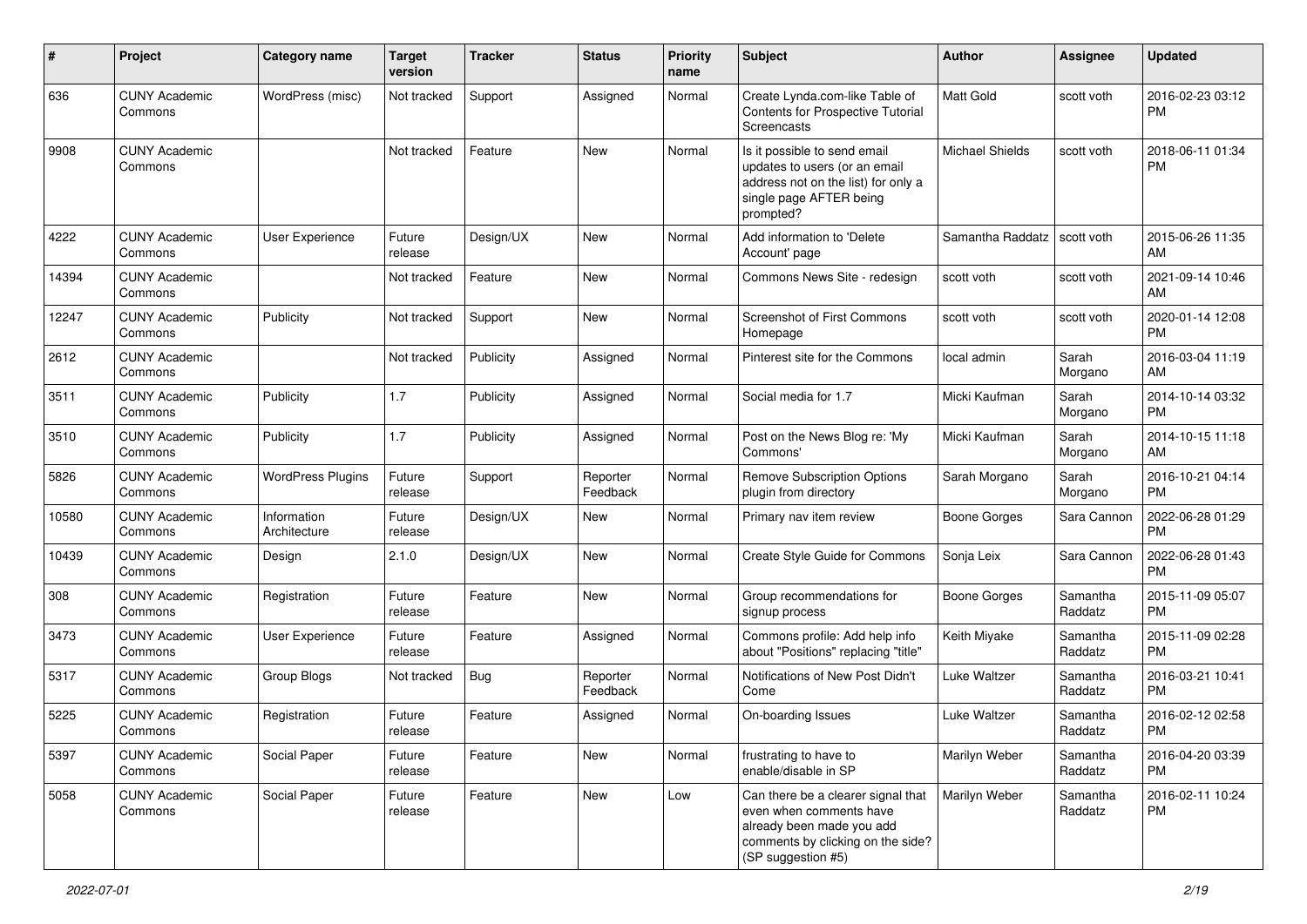| $\#$ | Project                         | <b>Category name</b>    | Target<br>version | <b>Tracker</b> | <b>Status</b>        | Priority<br>name | <b>Subject</b>                                                     | <b>Author</b>           | <b>Assignee</b>     | <b>Updated</b>                |
|------|---------------------------------|-------------------------|-------------------|----------------|----------------------|------------------|--------------------------------------------------------------------|-------------------------|---------------------|-------------------------------|
| 5053 | <b>CUNY Academic</b><br>Commons | Social Paper            | Future<br>release | Feature        | <b>New</b>           | Low              | Scrollable menu to add readers<br>(SP suggestion #4)               | Marilyn Weber           | Samantha<br>Raddatz | 2016-04-21 05:21<br><b>PM</b> |
| 5050 | <b>CUNY Academic</b><br>Commons | Social Paper            | Future<br>release | Feature        | <b>New</b>           | Low              | Making comments visible in SP<br>editing mode (SP suggestion #1)   | Marilyn Weber           | Samantha<br>Raddatz | 2019-09-17 11:10<br><b>PM</b> |
| 4986 | <b>CUNY Academic</b><br>Commons | ZenDesk                 | Not tracked       | Support        | Assigned             | Normal           | Prepare documentation for<br>Zendesk re web widget                 | Matt Gold               | Samantha<br>Raddatz | 2016-02-25 03:09<br><b>PM</b> |
| 4661 | <b>CUNY Academic</b><br>Commons | User Experience         | Future<br>release | <b>Bug</b>     | Assigned             | Normal           | Simplify Events text                                               | Matt Gold               | Samantha<br>Raddatz | 2015-10-02 09:06<br><b>PM</b> |
| 4404 | <b>CUNY Academic</b><br>Commons | <b>Public Portfolio</b> | Future<br>release | Design/UX      | Assigned             | Normal           | Change color of permissions info<br>on portfolio editing interface | <b>Matt Gold</b>        | Samantha<br>Raddatz | 2015-08-11 05:28<br><b>PM</b> |
| 4235 | <b>CUNY Academic</b><br>Commons |                         | Not tracked       | Design/UX      | Assigned             | Normal           | Explore user experience around<br>comments on forum topics vs docs | <b>Matt Gold</b>        | Samantha<br>Raddatz | 2015-07-21 10:23<br>AM        |
| 4027 | <b>CUNY Academic</b><br>Commons | Commons In A Box        | Not tracked       | Design/UX      | Assigned             | Normal           | Usability review of CBOX update<br>procedures                      | Matt Gold               | Samantha<br>Raddatz | 2015-05-11 06:36<br><b>PM</b> |
| 1456 | <b>CUNY Academic</b><br>Commons | Group Invitations       | Future<br>release | Feature        | Reporter<br>Feedback | Low              | Invite to Group Button from Profile<br>Field                       | <b>Matt Gold</b>        | Samantha<br>Raddatz | 2015-11-09 05:59<br><b>PM</b> |
| 1105 | <b>CUNY Academic</b><br>Commons | WordPress (misc)        | Future<br>release | Feature        | Assigned             | Normal           | Rephrase Blog Privacy Options                                      | Matt Gold               | Samantha<br>Raddatz | 2015-11-09 06:19<br><b>PM</b> |
| 653  | <b>CUNY Academic</b><br>Commons | Group Blogs             | Future<br>release | Feature        | Assigned             | Normal           | Redesign Integration of Groups<br>and Blogs                        | <b>Matt Gold</b>        | Samantha<br>Raddatz | 2015-11-09 05:40<br><b>PM</b> |
| 310  | <b>CUNY Academic</b><br>Commons | BuddyPress (misc)       | Future<br>release | Feature        | Assigned             | Low              | <b>Friend Request Email</b>                                        | Matt Gold               | Samantha<br>Raddatz | 2015-11-09 05:08<br><b>PM</b> |
| 481  | <b>CUNY Academic</b><br>Commons | Groups (misc)           | Future<br>release | Feature        | Assigned             | Normal           | ability to archive inactive groups<br>and blogs                    | Michael Mandiberg       | Samantha<br>Raddatz | 2015-11-09 05:56<br><b>PM</b> |
| 3458 | <b>CUNY Academic</b><br>Commons | Groups (misc)           | Future<br>release | Feature        | Assigned             | Normal           | Filter Members of Group by<br>Campus                               | Michael Smith           | Samantha<br>Raddatz | 2014-09-26 08:32<br><b>PM</b> |
| 5183 | <b>CUNY Academic</b><br>Commons | Social Paper            | Future<br>release | Design/UX      | New                  | Normal           | Creating a new paper when<br>viewing an existing paper             | Raffi<br>Khatchadourian | Samantha<br>Raddatz | 2016-02-02 12:09<br><b>PM</b> |
| 5298 | <b>CUNY Academic</b><br>Commons |                         | Not tracked       | Publicity      | <b>New</b>           | Normal           | Survey Pop-Up Text                                                 | Samantha Raddatz        | Samantha<br>Raddatz | 2016-03-22 12:27<br><b>PM</b> |
| 4622 | <b>CUNY Academic</b><br>Commons | <b>Public Portfolio</b> | Future<br>release | Design/UX      | New                  | Normal           | <b>Profile Visibility Settings</b>                                 | Samantha Raddatz        | Samantha<br>Raddatz | 2015-09-21 12:18<br><b>PM</b> |
| 4253 | <b>CUNY Academic</b><br>Commons | <b>Public Portfolio</b> | Future<br>release | Design/UX      | New                  | Normal           | Encourage users to add portfolio<br>content                        | Samantha Raddatz        | Samantha<br>Raddatz | 2015-07-07 11:32<br>AM        |
| 4226 | <b>CUNY Academic</b><br>Commons | <b>BuddyPress Docs</b>  | Future<br>release | Design/UX      | New                  | Normal           | Add option to connect a Doc with<br>a Group                        | Samantha Raddatz        | Samantha<br>Raddatz | 2015-09-09 04:08<br><b>PM</b> |
| 4221 | CUNY Academic<br>Commons        | Group Forums            | Future<br>release | Design/UX      | Assigned             | Normal           | Add 'Number of Posts' display<br>option to Forum page              | Samantha Raddatz        | Samantha<br>Raddatz | 2015-06-26 02:21<br><b>PM</b> |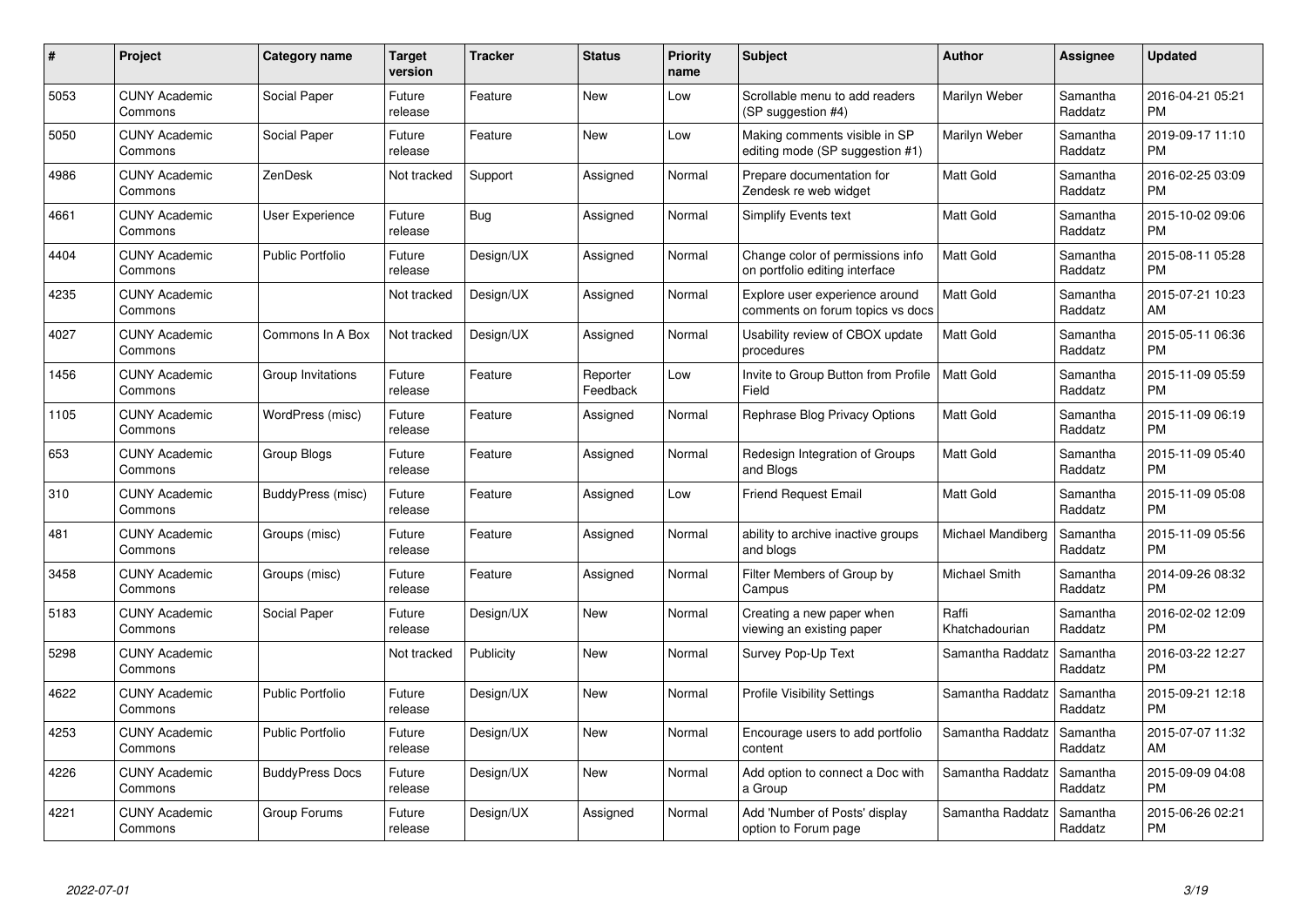| #     | <b>Project</b>                  | Category name              | <b>Target</b><br>version | <b>Tracker</b> | <b>Status</b>        | <b>Priority</b><br>name | <b>Subject</b>                                                   | <b>Author</b>           | Assignee       | <b>Updated</b>                |
|-------|---------------------------------|----------------------------|--------------------------|----------------|----------------------|-------------------------|------------------------------------------------------------------|-------------------------|----------------|-------------------------------|
| 497   | <b>CUNY Academic</b><br>Commons | <b>WordPress Plugins</b>   | Future<br>release        | Feature        | Assigned             | Normal                  | Drag and Drop Ordering on<br><b>Gallery Post Plugin</b>          | <b>Matt Gold</b>        | Ron Rennick    | 2015-11-09 06:18<br><b>PM</b> |
| 4388  | <b>CUNY Academic</b><br>Commons | WordPress (misc)           | Future<br>release        | Bug            | Assigned             | Normal                  | Repeated request for<br>authentication.                          | Alice.Lynn<br>McMichael | Raymond<br>Hoh | 2015-08-11 07:35<br><b>PM</b> |
| 13358 | <b>CUNY Academic</b><br>Commons | Group Forums               | Future<br>release        | Feature        | <b>New</b>           | Normal                  | Improved UI for group forum<br>threading settings                | Boone Gorges            | Raymond<br>Hoh | 2021-11-19 12:27<br><b>PM</b> |
| 6749  | <b>CUNY Academic</b><br>Commons | Events                     | Future<br>release        | Bug            | <b>New</b>           | Low                     | BPEO iCal request can trigger<br>very large number of DB queries | Boone Gorges            | Raymond<br>Hoh | 2016-11-15 10:09<br><b>PM</b> |
| 3192  | <b>CUNY Academic</b><br>Commons | Group Forums               | Future<br>release        | Feature        | Assigned             | Normal                  | Customizable forum views for<br>bbPress 2.x group forums         | <b>Boone Gorges</b>     | Raymond<br>Hoh | 2015-11-09 12:47<br><b>PM</b> |
| 9729  | <b>CUNY Academic</b><br>Commons | <b>SEO</b>                 | Not tracked              | Support        | <b>New</b>           | Normal                  | 503 Errors showing on<br>newlaborforum.cuny.edu                  | Diane Krauthamer        | Raymond<br>Hoh | 2018-05-22 04:48<br><b>PM</b> |
| 13457 | <b>CUNY Academic</b><br>Commons | Group Forums               | 2.0.3                    | <b>Bug</b>     | <b>New</b>           | High                    | Forum post not sending<br>notifications                          | Filipa Calado           | Raymond<br>Hoh | 2022-06-29 11:32<br>AM        |
| 12004 | <b>CUNY Academic</b><br>Commons |                            | Not tracked              | Support        | Reporter<br>Feedback | Normal                  | Notifications for spam blog<br>comments                          | Gina Cherry             | Raymond<br>Hoh | 2019-11-01 12:05<br><b>PM</b> |
| 11649 | <b>CUNY Academic</b><br>Commons | <b>WordPress Plugins</b>   | 2.0.3                    | <b>Bug</b>     | In Progress          | Normal                  | CC license displayed on every<br>page                            | Gina Cherry             | Raymond<br>Hoh | 2022-06-29 11:32<br>AM        |
| 9060  | <b>CUNY Academic</b><br>Commons | Commons In A Box           | Not tracked              | Bug            | Hold                 | Normal                  | Problems with CBox image library<br>/ upload                     | Lisa Rhody              | Raymond<br>Hoh | 2018-01-10 03:26<br><b>PM</b> |
| 13430 | <b>CUNY Academic</b><br>Commons | Reply By Email             | Not tracked              | Bug            | New                  | Normal                  | Delay in RBE                                                     | Luke Waltzer            | Raymond<br>Hoh | 2020-10-13 11:16<br>AM        |
| 7928  | <b>CUNY Academic</b><br>Commons | Group Forums               | Not tracked              | Bug            | New                  | Normal                  | Duplicate Forum post                                             | Luke Waltzer            | Raymond<br>Hoh | 2017-04-11 09:27<br><b>PM</b> |
| 6644  | <b>CUNY Academic</b><br>Commons |                            | Not tracked              | <b>Bug</b>     | Reporter<br>Feedback | High                    | White Screen at Login Pge                                        | Luke Waltzer            | Raymond<br>Hoh | 2016-11-21 10:34<br><b>PM</b> |
| 16110 | <b>CUNY Academic</b><br>Commons |                            |                          | Support        | Reporter<br>Feedback | Normal                  | remove Creative Commons<br>license from pages?                   | Marilyn Weber           | Raymond<br>Hoh | 2022-05-17 06:11<br><b>PM</b> |
| 13328 | <b>CUNY Academic</b><br>Commons | Group Forums               | Not tracked              | <b>Bug</b>     | Reporter<br>Feedback | Normal                  | cross-posting in two related<br>groups                           | Marilyn Weber           | Raymond<br>Hoh | 2020-09-15 10:39<br><b>PM</b> |
| 13286 | <b>CUNY Academic</b><br>Commons |                            | Not tracked              | Support        | New                  | Normal                  | problem connecting with<br>WordPress app                         | Marilyn Weber           | Raymond<br>Hoh | 2020-09-08 11:16<br>AM        |
| 12741 | <b>CUNY Academic</b><br>Commons | <b>WordPress Plugins</b>   | Not tracked              | Support        | Reporter<br>Feedback | Normal                  | Tableau Public Viz Block                                         | Marilyn Weber           | Raymond<br>Hoh | 2020-05-12 11:00<br>AM        |
| 11971 | <b>CUNY Academic</b><br>Commons | <b>Email Notifications</b> | Future<br>release        | Bug            | Reporter<br>Feedback | Low                     | Pictures obscured in emailed post<br>notifications               | Marilyn Weber           | Raymond<br>Hoh | 2019-11-21 01:14<br><b>PM</b> |
| 11149 | <b>CUNY Academic</b><br>Commons |                            | Not tracked              | Support        | Reporter<br>Feedback | Normal                  | comments getting blocked                                         | Marilyn Weber           | Raymond<br>Hoh | 2019-03-26 11:40<br>AM        |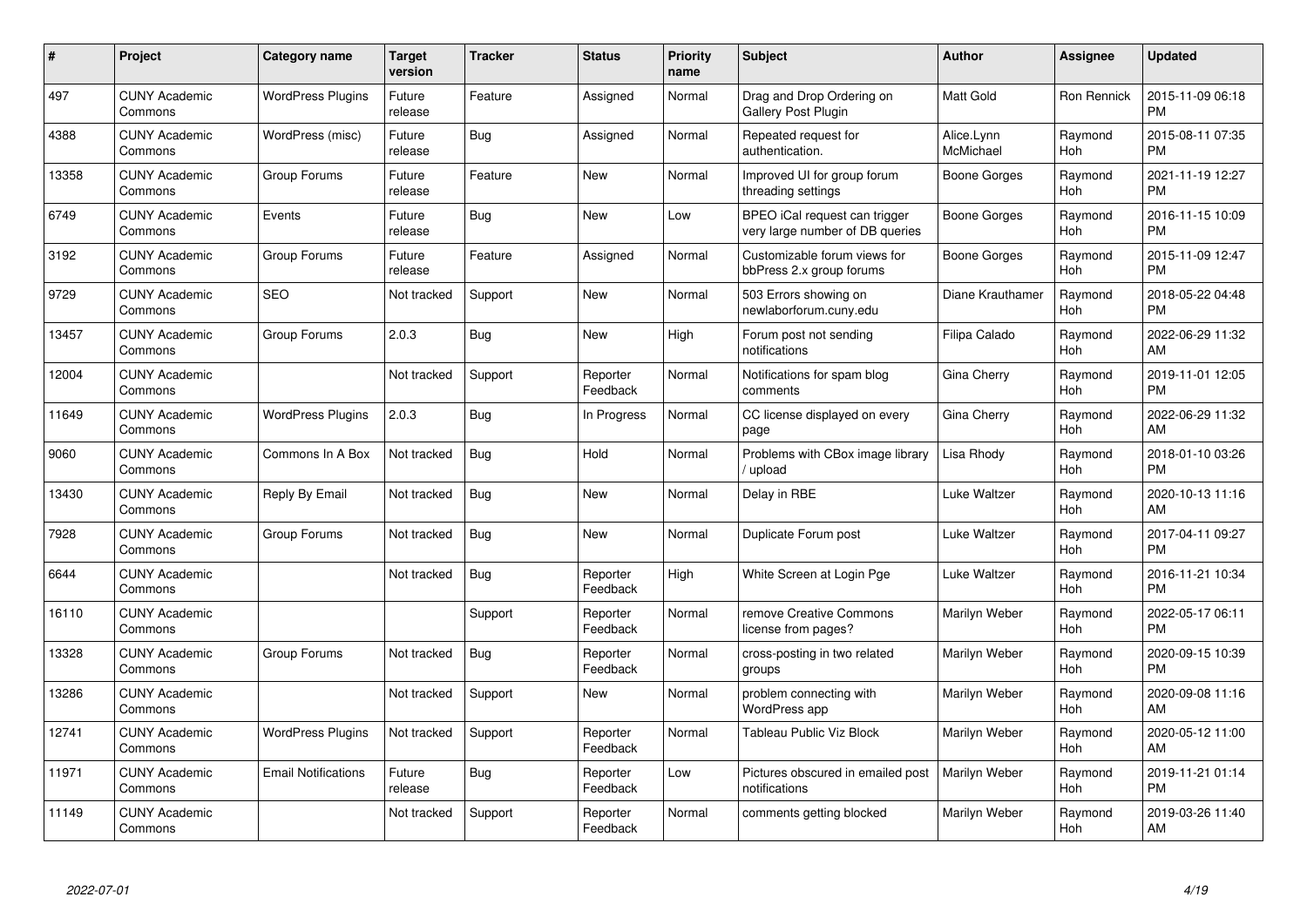| #     | <b>Project</b>                  | Category name             | <b>Target</b><br>version | <b>Tracker</b> | <b>Status</b>        | <b>Priority</b><br>name | <b>Subject</b>                                                               | <b>Author</b>      | Assignee              | <b>Updated</b>                |
|-------|---------------------------------|---------------------------|--------------------------|----------------|----------------------|-------------------------|------------------------------------------------------------------------------|--------------------|-----------------------|-------------------------------|
| 5282  | <b>CUNY Academic</b><br>Commons | Social Paper              | Future<br>release        | Bug            | New                  | Normal                  | Replying via email directs to paper<br>but not individual comment.           | Marilyn Weber      | Raymond<br>Hoh        | 2016-03-02 01:48<br><b>PM</b> |
| 2574  | <b>NYCDH Community</b><br>Site  |                           |                          | Feature        | Assigned             | Normal                  | Add Way to Upload Files to<br>Groups                                         | <b>Mark Newton</b> | Raymond<br>Hoh        | 2013-05-18 07:46<br><b>PM</b> |
| 2571  | <b>NYCDH Community</b><br>Site  |                           |                          | Feature        | Assigned             | Normal                  | Add Google custom search box to<br>homepage                                  | <b>Mark Newton</b> | Raymond<br>Hoh        | 2013-05-18 07:49<br><b>PM</b> |
| 10262 | <b>CUNY Academic</b><br>Commons |                           | Not tracked              | Bug            | Reporter<br>Feedback | Normal                  | Newsletter Plugin: Broken Image<br>at Bottom of All Newsletters              | Mark Webb          | Raymond<br>Hoh        | 2018-08-30 05:17<br><b>PM</b> |
| 10659 | <b>CUNY Academic</b><br>Commons | Group Forums              | Future<br>release        | Feature        | Assigned             | Normal                  | Post to multiple groups via email                                            | <b>Matt Gold</b>   | Raymond<br>Hoh        | 2018-11-15 12:54<br>AM        |
| 8992  | <b>NYCDH Community</b><br>Site  |                           |                          | Bug            | Assigned             | Normal                  | Multiple RBE error reports                                                   | <b>Matt Gold</b>   | Raymond<br>Hoh        | 2017-12-11 05:43<br><b>PM</b> |
| 8991  | <b>CUNY Academic</b><br>Commons | Reply By Email            | Not tracked              | Bug            | Hold                 | Normal                  | RBE duplicate email message<br>issue                                         | <b>Matt Gold</b>   | Raymond<br>Hoh        | 2018-02-18 08:53<br><b>PM</b> |
| 8976  | <b>CUNY Academic</b><br>Commons | Reply By Email            | Not tracked              | Feature        | Assigned             | Normal                  | Package RBE new topics posting?                                              | <b>Matt Gold</b>   | Raymond<br>Hoh        | 2017-12-04 02:34<br><b>PM</b> |
| 7115  | <b>CUNY Academic</b><br>Commons | Groups (misc)             | Future<br>release        | Feature        | Reporter<br>Feedback | Normal                  | make licensing info clear during<br>group creation                           | <b>Matt Gold</b>   | Raymond<br>Hoh        | 2020-12-08 11:32<br>AM        |
| 6995  | <b>CUNY Academic</b><br>Commons | Home Page                 | Not tracked              | Bug            | Assigned             | Normal                  | member filter on homepage not<br>working                                     | Matt Gold          | Raymond<br>Hoh        | 2016-12-11 09:46<br><b>PM</b> |
| 6671  | <b>CUNY Academic</b><br>Commons | Reply By Email            | Not tracked              | Bug            | Assigned             | Normal                  | "Post too often" RBE error<br>message                                        | Matt Gold          | Raymond<br>Hoh        | 2016-11-11 09:55<br>AM        |
| 5691  | <b>CUNY Academic</b><br>Commons | <b>Blogs (BuddyPress)</b> | Future<br>release        | <b>Bug</b>     | Assigned             | High                    | Differing numbers on Sites display                                           | <b>Matt Gold</b>   | Raymond<br>Hoh        | 2016-06-13 01:37<br><b>PM</b> |
| 5016  | <b>CUNY Academic</b><br>Commons | Events                    | Future<br>release        | Feature        | Assigned             | Low                     | Allow comments to be posted on<br>events                                     | <b>Matt Gold</b>   | Raymond<br>Hoh        | 2019-03-01 02:23<br><b>PM</b> |
| 3662  | <b>CUNY Academic</b><br>Commons | <b>SEO</b>                | Future<br>release        | Feature        | Assigned             | Normal                  | Duplicate Content/SEO/Google<br>issues                                       | Matt Gold          | Raymond<br>Hoh        | 2015-04-13 04:37<br><b>PM</b> |
| 3577  | <b>CUNY Academic</b><br>Commons | My Commons                | Future<br>release        | Design/UX      | Assigned             | Normal                  | Replies to items in My Commons                                               | <b>Matt Gold</b>   | Raymond<br>Hoh        | 2015-04-09 05:19<br><b>PM</b> |
| 3536  | <b>CUNY Academic</b><br>Commons | My Commons                | Future<br>release        | Feature        | Assigned             | Normal                  | Infinite Scroll on My Commons<br>page                                        | <b>Matt Gold</b>   | Raymond<br>Hoh        | 2015-04-13 04:42<br><b>PM</b> |
| 3517  | <b>CUNY Academic</b><br>Commons | My Commons                | Future<br>release        | Feature        | Assigned             | Normal                  | Mute/Unmute My Commons<br>updates                                            | Matt Gold          | Raymond<br>Hoh        | 2015-11-09 01:19<br><b>PM</b> |
| 3369  | <b>CUNY Academic</b><br>Commons | Reply By Email            | Not tracked              | Outreach       | Hold                 | Normal                  | Release reply by email to WP<br>plugin directory                             | <b>Matt Gold</b>   | Raymond<br>Hoh        | 2016-03-01 12:46<br><b>PM</b> |
| 1192  | <b>CUNY Academic</b><br>Commons | Group Files               | Future<br>release        | Feature        | Assigned             | Low                     | When posting group files, allow<br>users to add a category without<br>saving | Matt Gold          | Raymond<br><b>Hoh</b> | 2015-11-09 05:53<br><b>PM</b> |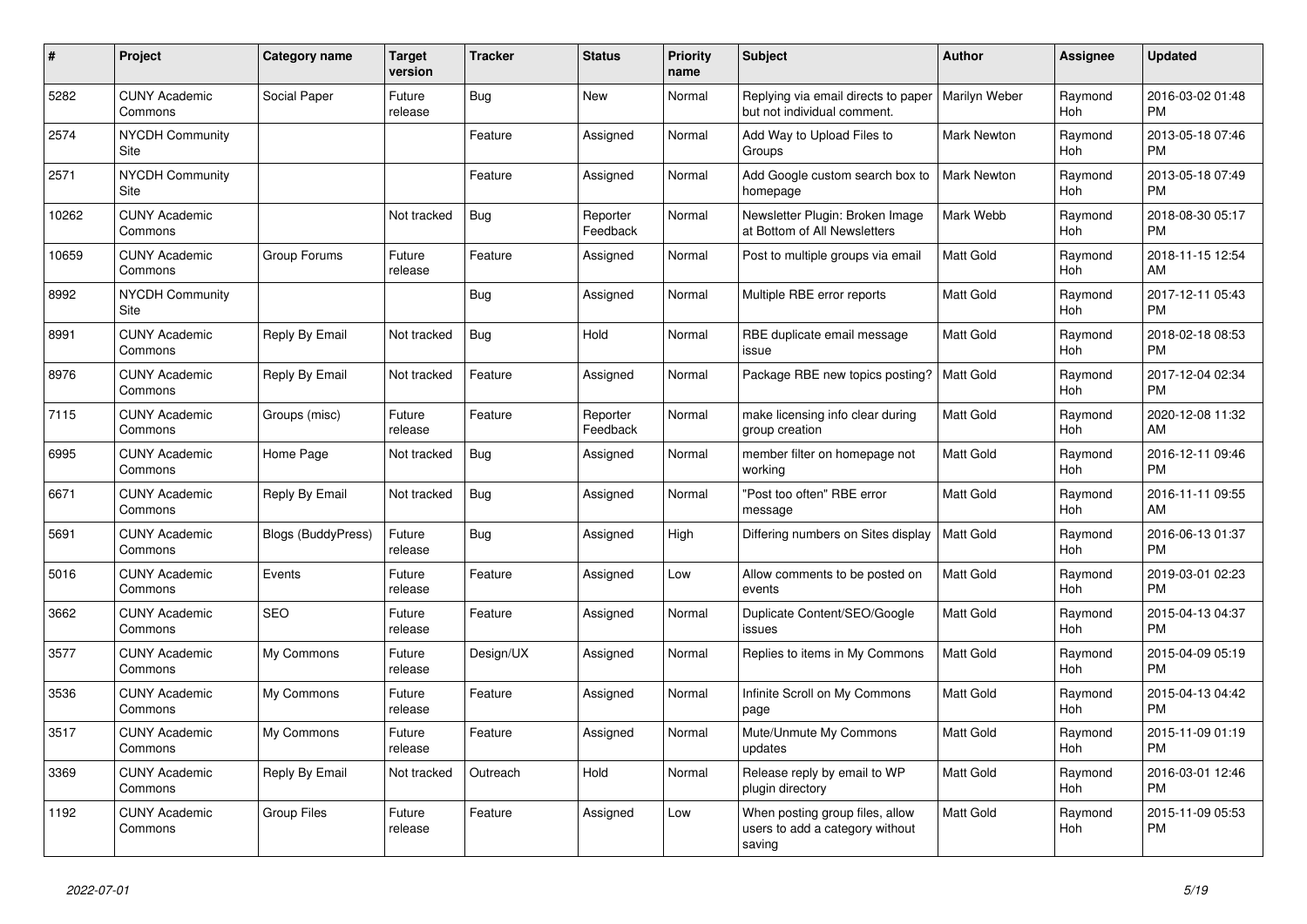| #     | Project                         | <b>Category name</b>       | <b>Target</b><br>version | <b>Tracker</b> | <b>Status</b>        | Priority<br>name | <b>Subject</b>                                                                       | Author                  | <b>Assignee</b>    | <b>Updated</b>                |
|-------|---------------------------------|----------------------------|--------------------------|----------------|----------------------|------------------|--------------------------------------------------------------------------------------|-------------------------|--------------------|-------------------------------|
| 333   | <b>CUNY Academic</b><br>Commons | <b>Email Notifications</b> | Future<br>release        | Feature        | Assigned             | Low              | Delay Forum Notification Email<br>Delivery Until After Editing Period<br>Ends        | <b>Matt Gold</b>        | Raymond<br>Hoh     | 2015-11-09 06:01<br><b>PM</b> |
| 9346  | <b>CUNY Academic</b><br>Commons | WordPress (misc)           | Not tracked              | Bug            | New                  | Normal           | Clone cetls.bmcc.cuny.edu for<br>development                                         | Owen Roberts            | Raymond<br>Hoh     | 2018-03-06 05:35<br><b>PM</b> |
| 15516 | <b>CUNY Academic</b><br>Commons | <b>WordPress Plugins</b>   |                          | <b>Bug</b>     | Reporter<br>Feedback | Normal           | Can't publish or save draft of post<br>on wordpress.com                              | Raffi<br>Khatchadourian | Raymond<br>Hoh     | 2022-03-02 05:52<br><b>PM</b> |
| 16319 | <b>CUNY Academic</b><br>Commons | <b>WordPress Plugins</b>   | 2.0.3                    | Bug            | New                  | Normal           | Request for Events Calendar Pro<br>5.14.2 update                                     | Raymond Hoh             | Raymond<br>Hoh     | 2022-06-29 03:24<br><b>PM</b> |
| 16177 | <b>CUNY Academic</b><br>Commons | Reply By Email             |                          | Bug            | <b>New</b>           | Normal           | Switch to Inbound mode for RBE                                                       | Raymond Hoh             | Raymond<br>Hoh     | 2022-05-30 04:32<br><b>PM</b> |
| 14496 | <b>CUNY Academic</b><br>Commons | Domain Mapping             | Future<br>release        | Bug            | <b>New</b>           | Normal           | Mapped domain SSO uses<br>third-party cookies                                        | Raymond Hoh             | Raymond<br>Hoh     | 2021-05-24 04:03<br><b>PM</b> |
| 11243 | <b>CUNY Academic</b><br>Commons | BuddyPress (misc)          | Future<br>release        | Bug            | New                  | Normal           | Audit bp-custom.php                                                                  | Raymond Hoh             | Raymond<br>Hoh     | 2022-04-26 11:59<br>AM        |
| 3939  | <b>CUNY Academic</b><br>Commons | <b>WordPress Plugins</b>   | Future<br>release        | Bug            | Hold                 | Normal           | Activity stream support for<br>Co-Authors Plus plugin                                | Raymond Hoh             | Raymond<br>Hoh     | 2015-11-09 06:13<br><b>PM</b> |
| 14983 | <b>CUNY Academic</b><br>Commons | WordPress (misc)           | Not tracked              | Support        | Reporter<br>Feedback | Normal           | "Read More" tag not working                                                          | Rebecca Krisel          | Raymond<br>Hoh     | 2021-11-23 01:17<br><b>PM</b> |
| 16245 | <b>CUNY Academic</b><br>Commons | WordPress (misc)           |                          | Bug            | Reporter<br>Feedback | Normal           | Save Button missing on<br>WordPress Profile page                                     | scott voth              | Raymond<br>Hoh     | 2022-06-16 03:09<br><b>PM</b> |
| 14994 | <b>CUNY Academic</b><br>Commons | cdev.gc.cuny.edu           | Not tracked              | Support        | In Progress          | Normal           | Clear Cache on CDEV                                                                  | scott voth              | Raymond<br>Hoh     | 2021-12-07 03:51<br><b>PM</b> |
| 13946 | <b>CUNY Academic</b><br>Commons | <b>WordPress Plugins</b>   | 2.1.0                    | Support        | Assigned             | Normal           | Custom Embed handler For<br>OneDrive files                                           | scott voth              | Raymond<br>Hoh     | 2022-05-26 10:46<br>AM        |
| 4535  | <b>CUNY Academic</b><br>Commons | My Commons                 | Future<br>release        | <b>Bug</b>     | <b>New</b>           | Low              | My Commons filter issue                                                              | scott voth              | Raymond<br>Hoh     | 2015-09-01 11:17<br>AM        |
| 3492  | <b>CUNY Academic</b><br>Commons | <b>WordPress Themes</b>    | Future<br>release        | Support        | Assigned             | Normal           | Add CBOX theme to the<br>Commons                                                     | scott voth              | Raymond<br>Hoh     | 2014-10-08 05:55<br><b>PM</b> |
| 11624 | <b>CUNY Academic</b><br>Commons | WordPress (misc)           | Not tracked              | Support        | New                  | Normal           | Change pages into posts or swap<br>database for a Commons site?                      | Stephen Klein           | Raymond<br>Hoh     | 2019-07-09 11:04<br>AM        |
| 11393 | <b>CUNY Academic</b><br>Commons |                            | Not tracked              | Publicity      | New                  | Normal           | After 1.15 release, ceate a hero<br>slide and post about adding a site<br>to a group | scott voth              | Patrick<br>Sweeney | 2019-05-14 10:32<br>AM        |
| 7624  | <b>CUNY Academic</b><br>Commons | <b>BuddyPress</b> (misc)   | Future<br>release        | Design/UX      | New                  | Normal           | <b>BP Notifications</b>                                                              | Luke Waltzer            | Paige Dupont       | 2017-02-08 10:43<br><b>PM</b> |
| 6392  | <b>CUNY Academic</b><br>Commons | Group Forums               | Future<br>release        | Design/UX      | Assigned             | Low              | Composition/Preview Panes in<br>Forum Posts                                          | Luke Waltzer            | Paige Dupont       | 2016-10-21 04:26<br><b>PM</b> |
| 3506  | <b>CUNY Academic</b><br>Commons | Publicity                  | $1.7$                    | Publicity      | New                  | Normal           | Prepare 1.7 email messaging                                                          | Micki Kaufman           | Micki<br>Kaufman   | 2014-10-01 12:36<br><b>PM</b> |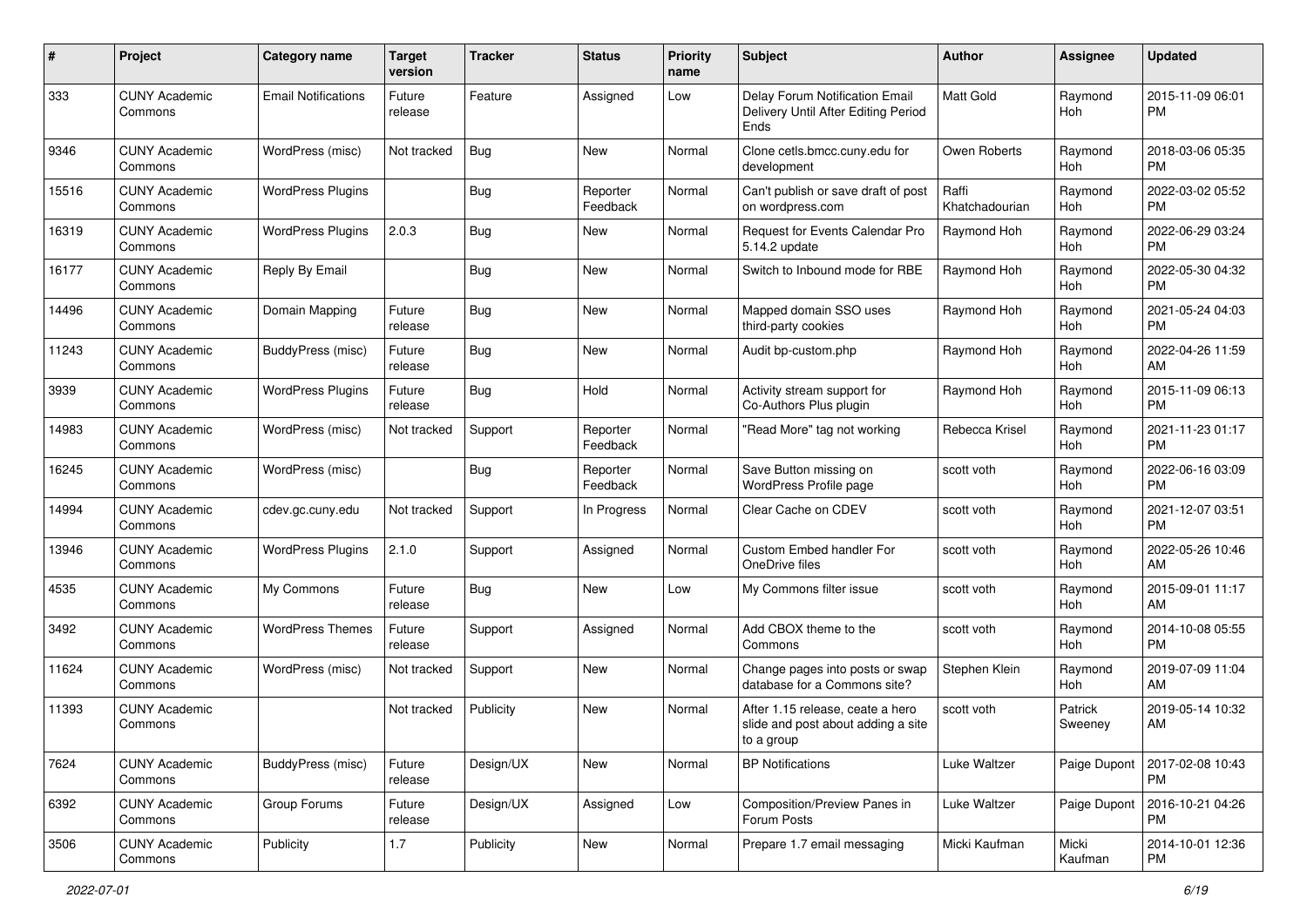| #     | <b>Project</b>                  | Category name            | <b>Target</b><br>version | <b>Tracker</b> | <b>Status</b>        | Priority<br>name | <b>Subject</b>                                                                        | <b>Author</b>           | Assignee             | <b>Updated</b>                |
|-------|---------------------------------|--------------------------|--------------------------|----------------|----------------------|------------------|---------------------------------------------------------------------------------------|-------------------------|----------------------|-------------------------------|
| 8902  | <b>CUNY Academic</b><br>Commons | Design                   | Not tracked              | Feature        | Assigned             | Normal           | Report back on research on<br><b>BuddyPress themes</b>                                | <b>Matt Gold</b>        | <b>Michael Smith</b> | 2017-11-10 12:31<br><b>PM</b> |
| 11545 | <b>CUNY Academic</b><br>Commons | <b>WordPress Plugins</b> | Not tracked              | Support        | <b>New</b>           | Normal           | <b>Twitter searches in WordPress</b>                                                  | Gina Cherry             | <b>Matt Gold</b>     | 2019-09-23 01:03<br><b>PM</b> |
| 12484 | <b>CUNY Academic</b><br>Commons |                          | Not tracked              | Support        | Reporter<br>Feedback | Normal           | Sign up Code for COIL Course<br>starting in March                                     | Laurie Hurson           | Matt Gold            | 2020-03-02 02:26<br><b>PM</b> |
| 2175  | <b>CUNY Academic</b><br>Commons | WordPress (misc)         | Not tracked              | Support        | Assigned             | Normal           | Subscibe 2 vs. Jetpack<br>subscription options                                        | local admin             | <b>Matt Gold</b>     | 2016-01-26 04:58<br><b>PM</b> |
| 8607  | <b>CUNY Academic</b><br>Commons |                          | Not tracked              | Support        | <b>New</b>           | Normal           | Paypal?                                                                               | Marilyn Weber           | Matt Gold            | 2018-05-15 01:37<br><b>PM</b> |
| 2573  | <b>NYCDH Community</b><br>Site  |                          |                          | Feature        | Reporter<br>Feedback | Normal           | Add dh_nyc twitter list feed to site                                                  | <b>Mark Newton</b>      | Matt Gold            | 2013-05-16 11:42<br><b>PM</b> |
| 9015  | <b>CUNY Academic</b><br>Commons | Groups (misc)            | Not tracked              | Outreach       | Assigned             | Normal           | Email group admins the email<br>addresses of their groups                             | <b>Matt Gold</b>        | <b>Matt Gold</b>     | 2018-01-02 09:54<br>AM        |
| 8898  | <b>CUNY Academic</b><br>Commons | Social Paper             | Not tracked              | Feature        | Assigned             | Normal           | Usage data on docs and social<br>paper                                                | <b>Matt Gold</b>        | <b>Matt Gold</b>     | 2017-11-16 11:32<br>AM        |
| 3657  | <b>CUNY Academic</b><br>Commons | WordPress (misc)         | Not tracked              | Feature        | <b>New</b>           | Normal           | Create alert for GC email<br>addresses                                                | <b>Matt Gold</b>        | Matt Gold            | 2016-04-14 11:29<br><b>PM</b> |
| 370   | <b>CUNY Academic</b><br>Commons | Registration             | Future<br>release        | Feature        | Assigned             | High             | <b>Guest Accounts</b>                                                                 | <b>Matt Gold</b>        | Matt Gold            | 2015-04-09 09:33<br><b>PM</b> |
| 8498  | <b>CUNY Academic</b><br>Commons | <b>WordPress Plugins</b> | Future<br>release        | Feature        | New                  | Low              | <b>Gravity Forms Email Users</b>                                                      | Raffi<br>Khatchadourian | <b>Matt Gold</b>     | 2017-10-13 12:58<br><b>PM</b> |
| 3691  | <b>CUNY Academic</b><br>Commons | <b>WordPress Plugins</b> | Future<br>release        | Bug            | New                  | Normal           | <b>WPMU Domain Mapping</b><br>Debugging on cdev                                       | Raymond Hoh             | Matt Gold            | 2014-12-12 09:04<br>AM        |
| 4225  | <b>CUNY Academic</b><br>Commons | DiRT Integration         | Future<br>release        | Design/UX      | <b>New</b>           | Normal           | Add information to DIRT page (in<br>Create a Group)                                   | Samantha Raddatz        | Matt Gold            | 2015-06-26 03:14<br><b>PM</b> |
| 11493 | <b>CUNY Academic</b><br>Commons | Domain Mapping           | Not tracked              | Support        | Reporter<br>Feedback | Normal           | Domain Mapping Request - Talia<br>Schaffer                                            | scott voth              | Matt Gold            | 2019-08-06 08:39<br>AM        |
| 10839 | <b>CUNY Academic</b><br>Commons | About page               | Not tracked              | Support        | New                  | Normal           | <b>Mission Statement Needs</b><br>Revision                                            | scott voth              | Matt Gold            | 2018-12-26 10:58<br>AM        |
| 4972  | <b>CUNY Academic</b><br>Commons | Analytics                | Not tracked              | Bug            | <b>New</b>           | Normal           | <b>Newsletter Analytics</b>                                                           | Stephen Real            | Matt Gold            | 2015-12-09 12:54<br><b>PM</b> |
| 12382 | <b>CUNY Academic</b><br>Commons | Membership               | Not tracked              | Support        | <b>New</b>           | Normal           | Email request change                                                                  | Marilyn Weber           | Marilyn<br>Weber     | 2020-02-06 12:56<br><b>PM</b> |
| 8837  | <b>CUNY Academic</b><br>Commons |                          | Not tracked              | Feature        | Assigned             | Normal           | Create a form to request info from<br>people requesting premium<br>themes and plugins | Matt Gold               | Marilyn<br>Weber     | 2017-11-14 03:35<br><b>PM</b> |
| 3509  | <b>CUNY Academic</b><br>Commons | Publicity                | 1.7                      | Publicity      | <b>New</b>           | Normal           | Create 1.7 digital signage imagery                                                    | Micki Kaufman           | Marilyn<br>Weber     | 2014-10-01 12:40<br>PM        |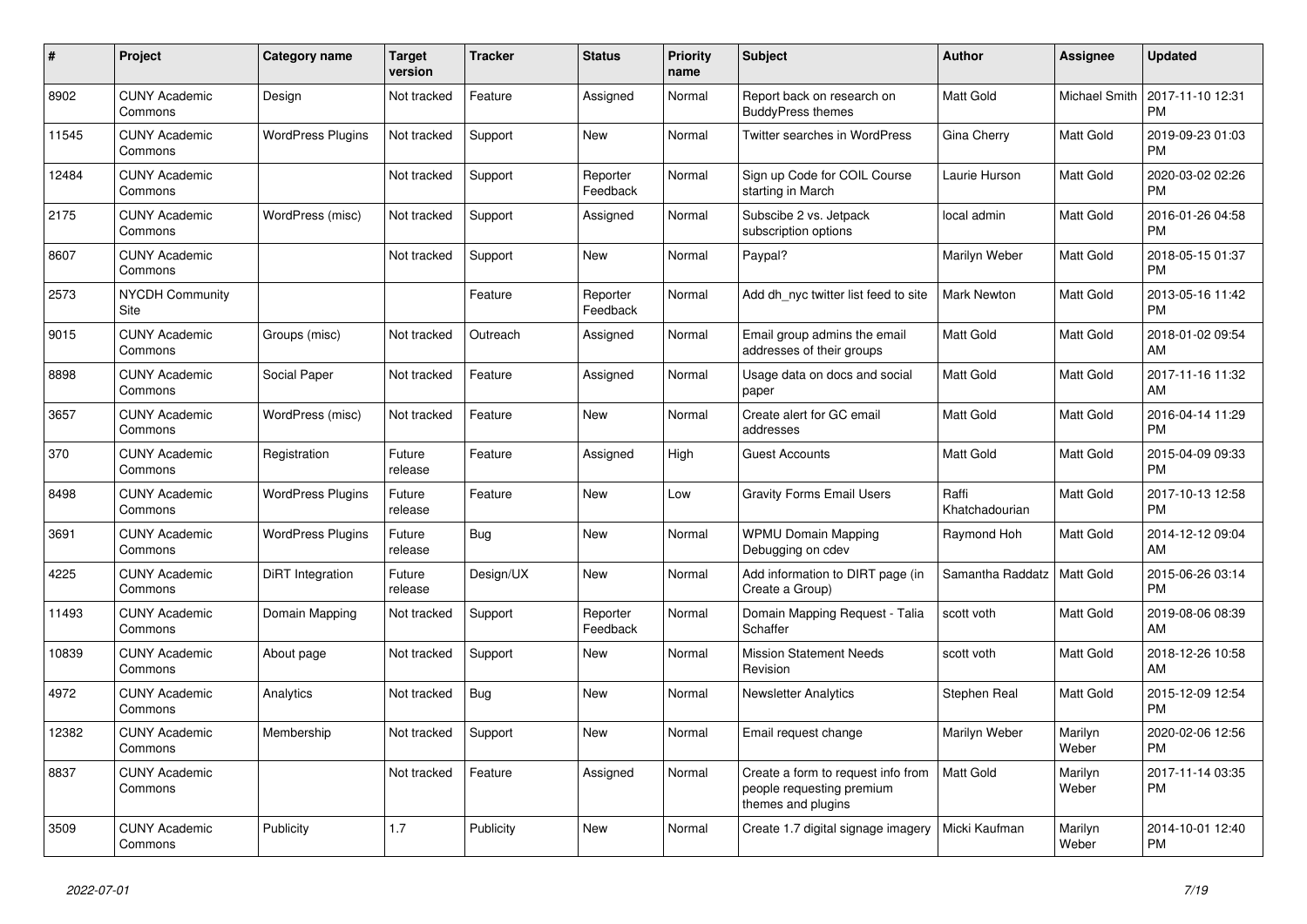| #     | Project                                                                 | <b>Category name</b>           | <b>Target</b><br>version | <b>Tracker</b> | <b>Status</b>        | Priority<br>name | <b>Subject</b>                                                               | Author                  | <b>Assignee</b>     | <b>Updated</b>                |
|-------|-------------------------------------------------------------------------|--------------------------------|--------------------------|----------------|----------------------|------------------|------------------------------------------------------------------------------|-------------------------|---------------------|-------------------------------|
| 9420  | <b>CUNY Academic</b><br>Commons                                         | cuny.is                        | Not tracked              | Feature        | <b>New</b>           | Normal           | Request for http://cuny.is/streams                                           | Raffi<br>Khatchadourian | Marilyn<br>Weber    | 2018-04-02 10:08<br>AM        |
| 8211  | <b>CUNY Academic</b><br>Commons                                         | <b>WordPress Themes</b>        | Future<br>release        | Feature        | New                  | Normal           | Theme Suggestions: Material<br>Design-Inspired Themes                        | Margaret Galvan         | Margaret<br>Galvan  | 2017-08-07 02:48<br><b>PM</b> |
| 7828  | <b>CUNY Academic</b><br>Commons                                         |                                | Not tracked              | Feature        | Assigned             | Normal           | Theme Assessment 2017                                                        | Margaret Galvan         | Margaret<br>Galvan  | 2017-05-02 10:41<br><b>PM</b> |
| 6298  | <b>CUNY Academic</b><br>Commons                                         | <b>User Experience</b>         | Not tracked              | Design/UX      | Assigned             | Normal           | Examine data from survey                                                     | <b>Matt Gold</b>        | Margaret<br>Galvan  | 2016-10-14 12:16<br><b>PM</b> |
| 12392 | <b>CUNY Academic</b><br>Commons                                         | Help/Codex                     | Not tracked              | Documentation  | <b>New</b>           | Normal           | <b>Updates to Common Commons</b><br>Questions on Help Page                   | scott voth              | Margaret<br>Galvan  | 2020-02-11 10:53<br>AM        |
| 2666  | <b>CUNY Academic</b><br>Commons                                         | About page                     | Not tracked              | Documentation  | Assigned             | Normal           | <b>Update About Text</b>                                                     | Chris Stein             | Luke Waltzer        | 2016-03-04 11:19<br>AM        |
| 6078  | <b>CUNY Academic</b><br>Commons                                         | <b>Blogs (BuddyPress)</b>      | Future<br>release        | Feature        | New                  | Normal           | <b>Explore Adding Network Blog</b><br>Metadata Plugin                        | Luke Waltzer            | Luke Waltzer        | 2016-10-11 10:29<br><b>PM</b> |
| 5955  | <b>CUNY Academic</b><br>Commons                                         | Outreach                       | Future<br>release        | Feature        | Assigned             | Normal           | Create auto-newsletter for<br>commons members                                | <b>Matt Gold</b>        | Luke Waltzer        | 2016-08-30 10:34<br>AM        |
| 11517 | <b>CUNY Academic</b><br>Commons                                         |                                | Not tracked              | Feature        | Assigned             | Normal           | wp-accessibility plugin should not<br>strip 'target="_blank"' by default     | <b>Boone Gorges</b>     | Laurie Hurson       | 2019-09-24 09:57<br>AM        |
| 14475 | <b>CUNY Academic</b><br>Commons                                         |                                | Not tracked              | Publicity      | <b>New</b>           | Normal           | OER Showcase Page                                                            | Laurie Hurson           | Laurie Hurson       | 2021-09-14 10:46<br>AM        |
| 12446 | <b>CUNY Academic</b><br>Commons                                         | Groups (misc)                  | Future<br>release        | Feature        | Reporter<br>Feedback | Normal           | Toggle default site to group forum<br>posting                                | Laurie Hurson           | Laurie Hurson       | 2020-03-10 11:57<br>AM        |
| 11879 | <b>CUNY Academic</b><br>Commons                                         |                                | Not tracked              | Bug            | New                  | Normal           | Hypothesis comments appearing<br>on multiple, different pdfs across<br>blogs | Laurie Hurson           | Laurie Hurson       | 2019-09-19 02:39<br><b>PM</b> |
| 8666  | <b>CUNY Academic</b><br>Commons                                         | Teaching                       | Not tracked              | Documentation  | Assigned             | Normal           | Create Teaching on the Commons<br>Resource Page                              | Matt Gold               | Laurie Hurson       | 2019-09-23 03:16<br><b>PM</b> |
| 15194 | <b>CUNY Academic</b><br>Commons                                         | Internal Tools and<br>Workflow | 2.1.0                    | Feature        | New                  | Normal           | PHPCS sniff for un-restored<br>switch_to_blog() calls                        | <b>Boone Gorges</b>     | Jeremy Felt         | 2022-05-26 10:45<br>AM        |
| 13891 | <b>CUNY Academic</b><br>Commons                                         | Internal Tools and<br>Workflow | 2.1.0                    | Feature        | New                  | Normal           | Migrate automated linting to<br>GitHub Actions                               | <b>Boone Gorges</b>     | Jeremy Felt         | 2022-06-29 11:13<br>AM        |
| 13331 | <b>CUNY Academic</b><br>Commons                                         | Site cloning                   | Future<br>release        | Bug            | New                  | Normal           | Combine Site Template and Clone<br>operations                                | <b>Boone Gorges</b>     | Jeremy Felt         | 2021-11-19 12:39<br><b>PM</b> |
| 9835  | <b>CUNY Academic</b><br>Commons                                         | Group Forums                   | Future<br>release        | Bug            | Assigned             | Normal           | add a "like" function?                                                       | Marilyn Weber           | <b>Erik Trainer</b> | 2018-06-05 01:49<br><b>PM</b> |
| 12062 | AD/O365 Transition<br>from NonMatric to<br><b>Matriculated Students</b> |                                |                          | Feature        | In Progress          | Normal           | create solution and console<br>project                                       | Emilio Rodriguez        | Emilio<br>Rodriguez | 2019-11-12 03:56<br><b>PM</b> |
| 1983  | <b>CUNY Academic</b><br>Commons                                         | Home Page                      | Future<br>release        | Feature        | Assigned             | Low              | Media Library integration with<br>Featured Content plugin                    | Boone Gorges            | Dominic<br>Giglio   | 2014-03-17 10:34<br>AM        |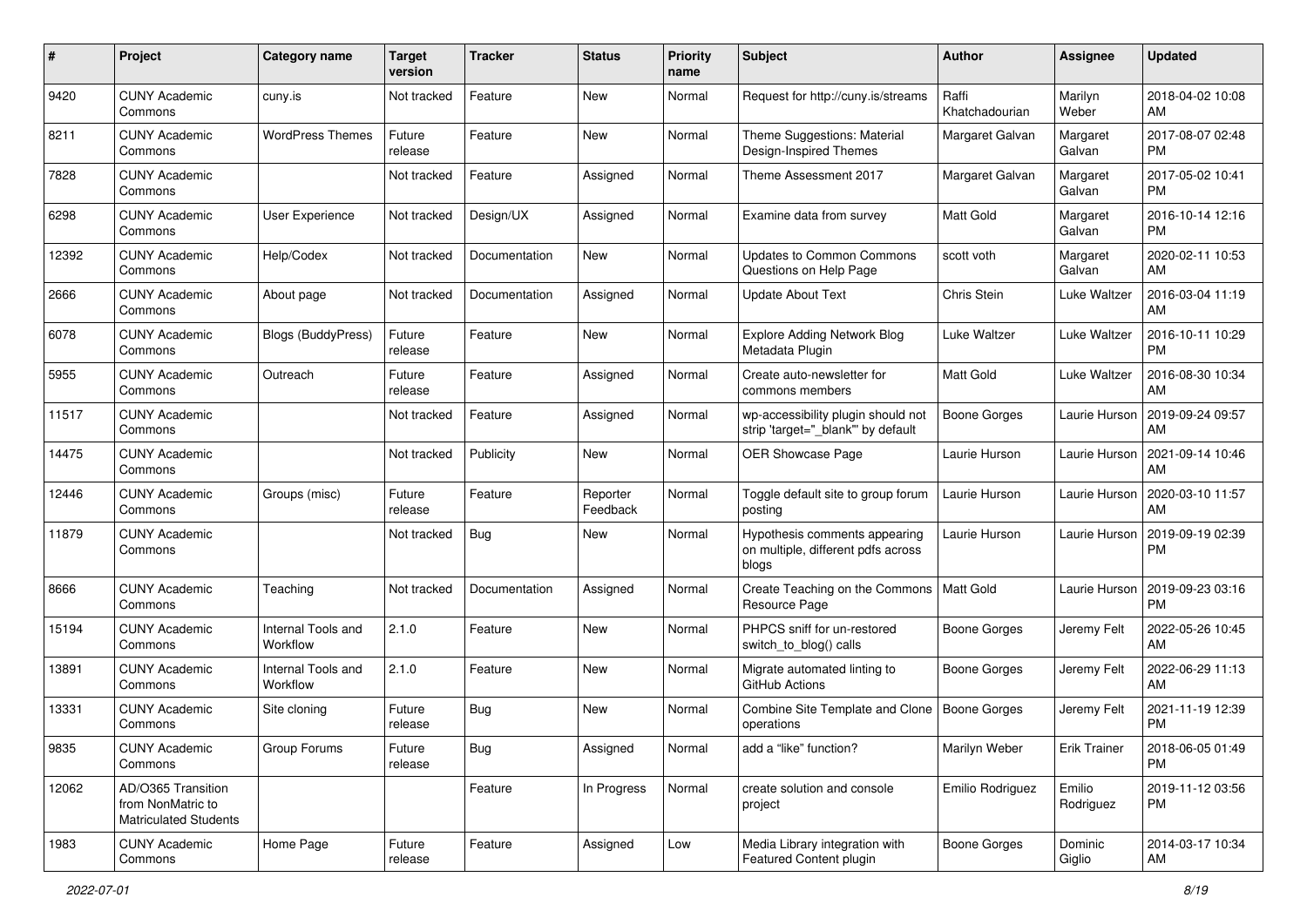| #     | Project                         | <b>Category name</b>     | <b>Target</b><br>version | <b>Tracker</b> | <b>Status</b>        | Priority<br>name | <b>Subject</b>                                                      | <b>Author</b>    | <b>Assignee</b>    | <b>Updated</b>                |
|-------|---------------------------------|--------------------------|--------------------------|----------------|----------------------|------------------|---------------------------------------------------------------------|------------------|--------------------|-------------------------------|
| 940   | <b>CUNY Academic</b><br>Commons | Redmine                  | Future<br>release        | Feature        | Assigned             | Low              | Communication with users after<br>releases                          | <b>Matt Gold</b> | Dominic<br>Giglio  | 2012-09-09 04:36<br><b>PM</b> |
| 412   | <b>CUNY Academic</b><br>Commons | <b>WordPress Themes</b>  | Future<br>release        | Feature        | Assigned             | Normal           | <b>Featured Themes</b>                                              | <b>Matt Gold</b> | Dominic<br>Giglio  | 2015-01-05 08:44<br><b>PM</b> |
| 2167  | <b>CUNY Academic</b><br>Commons | WordPress (misc)         | Future<br>release        | Bug            | Assigned             | Normal           | <b>CAC-Livestream Plugin Issues</b>                                 | Michael Smith    | Dominic<br>Giglio  | 2015-01-02 03:06<br><b>PM</b> |
| 5268  | <b>CUNY Academic</b><br>Commons | Group Forums             | Future<br>release        | Bug            | Assigned             | Normal           | Long-time to post to multiple<br>groups                             | Luke Waltzer     | Daniel Jones       | 2016-09-07 06:31<br><b>PM</b> |
| 4438  | <b>CUNY Academic</b><br>Commons | Events                   | Future<br>release        | Bug            | Assigned             | Normal           | Events Calendar - Export<br><b>Recurring Events</b>                 | scott voth       | Daniel Jones       | 2016-05-23 04:25<br><b>PM</b> |
| 13199 | <b>CUNY Academic</b><br>Commons | Group Forums             | Future<br>release        | Feature        | New                  | Normal           | Favoring Groups over bbPress<br>plugin                              | Colin McDonald   | Colin<br>McDonald  | 2021-11-19 12:28<br><b>PM</b> |
| 8078  | <b>CUNY Academic</b><br>Commons | <b>WordPress Plugins</b> | Future<br>release        | System Upgrade | Assigned             | Normal           | <b>CommentPress Updates</b>                                         | Margaret Galvan  | Christian<br>Wach  | 2017-05-08 03:49<br><b>PM</b> |
| 3330  | <b>CUNY Academic</b><br>Commons | My Commons               | Future<br>release        | Feature        | Assigned             | Normal           | "Commons Information" tool                                          | Boone Gorges     | Chris Stein        | 2014-09-22 08:46<br><b>PM</b> |
| 2832  | <b>CUNY Academic</b><br>Commons | <b>Public Portfolio</b>  | Future<br>release        | Feature        | Assigned             | Normal           | Improve interface for (not)<br>auto-linking profile fields          | Boone Gorges     | Chris Stein        | 2015-01-05 08:52<br><b>PM</b> |
| 3059  | <b>CUNY Academic</b><br>Commons | Group Forums             | Future<br>release        | Design/UX      | <b>New</b>           | Normal           | Forum Post Permissable Content<br><b>Explanatory Text</b>           | Chris Stein      | <b>Chris Stein</b> | 2015-04-02 11:27<br>AM        |
| 2881  | <b>CUNY Academic</b><br>Commons | <b>Public Portfolio</b>  | Future<br>release        | Feature        | Assigned             | Normal           | Redesign the UX for Profiles                                        | Chris Stein      | <b>Chris Stein</b> | 2016-10-13 12:45<br><b>PM</b> |
| 860   | <b>CUNY Academic</b><br>Commons | Design                   | Future<br>release        | Design/UX      | Assigned             | Normal           | <b>Standardize Button Treatment</b><br><b>Across the Commons</b>    | Chris Stein      | Chris Stein        | 2014-05-01 09:45<br>AM        |
| 9028  | <b>CUNY Academic</b><br>Commons | Onboarding               | Future<br>release        | Feature        | Assigned             | Normal           | suggest groups to new members<br>during the registration process    | <b>Matt Gold</b> | Chris Stein        | 2018-10-24 12:34<br><b>PM</b> |
| 3770  | <b>CUNY Academic</b><br>Commons | <b>Public Portfolio</b>  | Future<br>release        | Feature        | Assigned             | Normal           | Improve Layout/Formatting of<br>Positions Area on Public Portfolios | Matt Gold        | Chris Stein        | 2015-04-01 09:17<br><b>PM</b> |
| 3354  | <b>CUNY Academic</b><br>Commons | <b>Group Files</b>       | Future<br>release        | Feature        | Assigned             | Low              | Allow Group Download of Multiple<br><b>Selected Files</b>           | Matt Gold        | Chris Stein        | 2014-08-01 08:50<br>AM        |
| 1544  | <b>CUNY Academic</b><br>Commons | Groups (misc)            | Future<br>release        | Feature        | Reporter<br>Feedback | Normal           | Group Filtering and Sorting                                         | <b>Matt Gold</b> | Chris Stein        | 2019-03-01 02:25<br><b>PM</b> |
| 365   | <b>CUNY Academic</b><br>Commons | WordPress (misc)         | Future<br>release        | Feature        | Assigned             | Normal           | <b>Create Mouseover Tooltips</b><br>throughout Site                 | <b>Matt Gold</b> | Chris Stein        | 2015-11-09 06:18<br><b>PM</b> |
| 2754  | <b>CUNY Academic</b><br>Commons | Design                   | Future<br>release        | Feature        | Assigned             | Normal           | Determine strategy for CAC logo<br>handling in top header           | Micki Kaufman    | Chris Stein        | 2015-01-05 08:53<br><b>PM</b> |
| 10354 | CUNY Academic<br>Commons        | <b>Public Portfolio</b>  | Future<br>release        | Feature        | <b>New</b>           | Normal           | Opt out of Having a Profile Page                                    | scott voth       | Chris Stein        | 2020-05-12 10:43<br>AM        |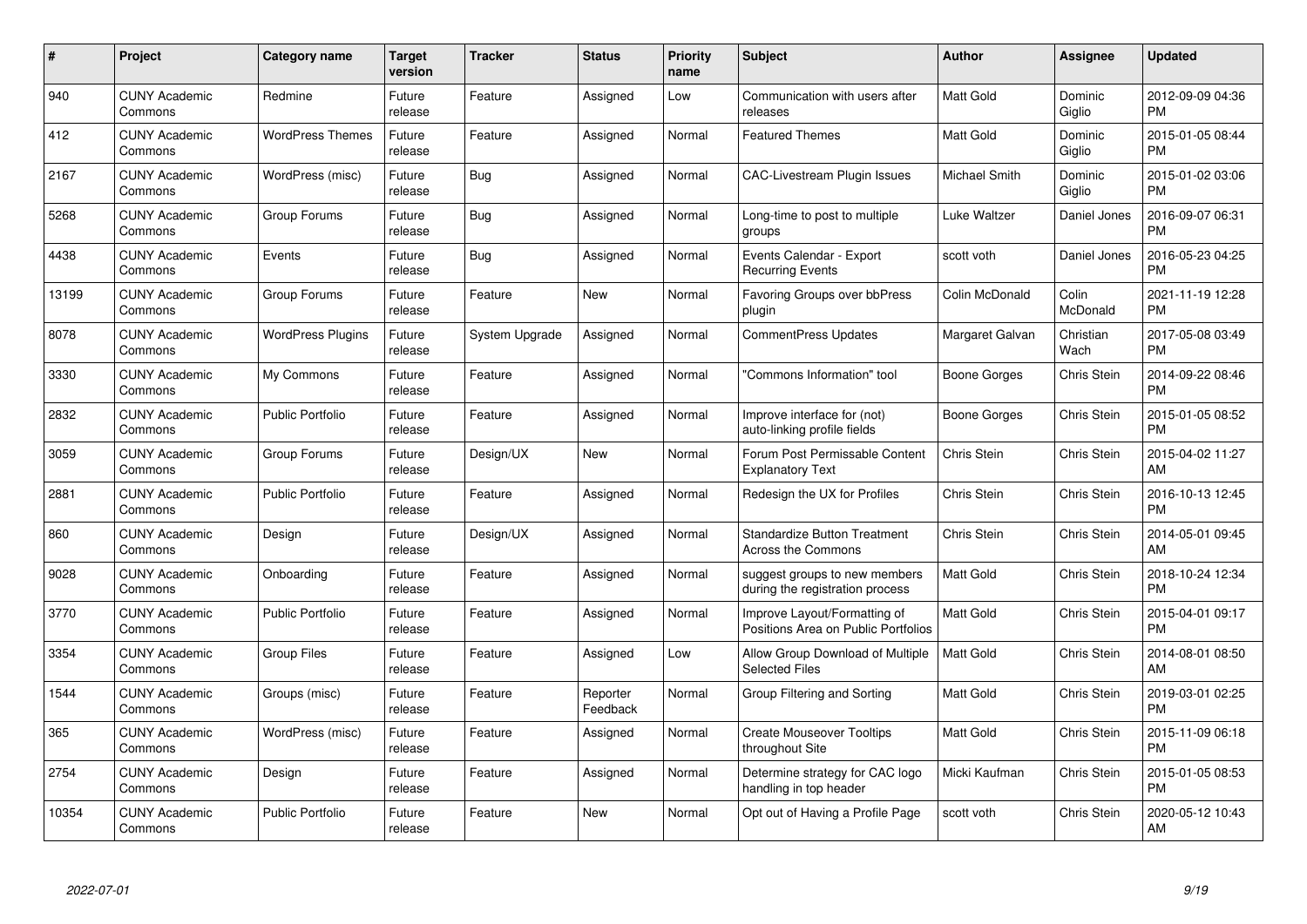| #     | Project                         | <b>Category name</b>       | <b>Target</b><br>version | <b>Tracker</b> | <b>Status</b>        | <b>Priority</b><br>name | Subject                                                                                    | Author              | Assignee        | <b>Updated</b>                |
|-------|---------------------------------|----------------------------|--------------------------|----------------|----------------------|-------------------------|--------------------------------------------------------------------------------------------|---------------------|-----------------|-------------------------------|
| 5827  | <b>CUNY Academic</b><br>Commons | <b>Public Portfolio</b>    | Future<br>release        | Bug            | Assigned             | Normal                  | Academic Interests square bracket   scott voth<br>links not working                        |                     | Chris Stein     | 2016-08-11 11:59<br><b>PM</b> |
| 16092 | <b>CUNY Academic</b><br>Commons |                            | Future<br>release        | Feature        | Hold                 | Normal                  | Don't show main site in Site<br>search results                                             | <b>Boone Gorges</b> | Boone<br>Gorges | 2022-05-17 03:12<br><b>PM</b> |
| 15883 | <b>CUNY Academic</b><br>Commons |                            | 2.1.0                    | Feature        | New                  | Normal                  | Release BPGES update                                                                       | Boone Gorges        | Boone<br>Gorges | 2022-05-26 10:39<br>AM        |
| 14987 | <b>CUNY Academic</b><br>Commons | <b>WordPress Plugins</b>   | Future<br>release        | Bug            | New                  | Normal                  | Elementor update causes<br>database freeze-up                                              | Boone Gorges        | Boone<br>Gorges | 2021-11-29 12:02<br><b>PM</b> |
| 14309 | <b>CUNY Academic</b><br>Commons | Group Library              | Future<br>release        | Feature        | New                  | Normal                  | Better handling of<br>bp group document file download<br>attempts when file is not present | Boone Gorges        | Boone<br>Gorges | 2021-11-19 12:28<br>PM        |
| 14184 | <b>CUNY Academic</b><br>Commons | <b>Public Portfolio</b>    | Future<br>release        | Feature        | New                  | Normal                  | Centralized mechanism for storing<br>Campus affiliations                                   | <b>Boone Gorges</b> | Boone<br>Gorges | 2022-01-04 11:35<br>AM        |
| 13835 | <b>CUNY Academic</b><br>Commons | WordPress (misc)           | Future<br>release        | Feature        | New                  | Normal                  | Allow OneSearch widget to have<br>'CUNY' as campus                                         | <b>Boone Gorges</b> | Boone<br>Gorges | 2021-11-19 12:39<br><b>PM</b> |
| 13466 | <b>CUNY Academic</b><br>Commons | Cavalcade                  | Future<br>release        | Feature        | New                  | Normal                  | Automated cleanup for duplicate<br>Cavalcade tasks                                         | <b>Boone Gorges</b> | Boone<br>Gorges | 2020-10-13 05:24<br><b>PM</b> |
| 12911 | <b>CUNY Academic</b><br>Commons |                            | Not tracked              | Feature        | <b>New</b>           | Normal                  | Block access to xmlrpc.php based<br>on User-Agent                                          | <b>Boone Gorges</b> | Boone<br>Gorges | 2020-06-09 05:12<br>PM.       |
| 12091 | <b>CUNY Academic</b><br>Commons | <b>Group Files</b>         | Future<br>release        | Feature        | New                  | Normal                  | Improved pre-upload file validation<br>for bp-group-documents                              | <b>Boone Gorges</b> | Boone<br>Gorges | 2019-11-14 01:21<br><b>PM</b> |
| 12042 | <b>CUNY Academic</b><br>Commons | <b>Email Notifications</b> | Future<br>release        | Feature        | <b>New</b>           | Normal                  | Improved error logging for BPGES<br>send queue                                             | <b>Boone Gorges</b> | Boone<br>Gorges | 2021-11-19 12:25<br><b>PM</b> |
| 11945 | <b>CUNY Academic</b><br>Commons | Reckoning                  | Future<br>release        | Feature        | Reporter<br>Feedback | Normal                  | Add Comments bubble to<br>Reckoning views                                                  | Boone Gorges        | Boone<br>Gorges | 2019-11-12 05:14<br><b>PM</b> |
| 10794 | <b>CUNY Academic</b><br>Commons | Performance                | Not tracked              | Bug            | New                  | Normal                  | Memcached connection<br>occasionally breaks                                                | Boone Gorges        | Boone<br>Gorges | 2018-12-06 03:30<br><b>PM</b> |
| 9926  | <b>CUNY Academic</b><br>Commons | <b>WordPress Plugins</b>   | Future<br>release        | Bug            | New                  | Normal                  | twitter-mentions-as-comments<br>cron jobs can run long                                     | <b>Boone Gorges</b> | Boone<br>Gorges | 2018-10-24 12:34<br><b>PM</b> |
| 7663  | <b>CUNY Academic</b><br>Commons | Social Paper               | Future<br>release        | Bug            | New                  | Normal                  | Social Paper notifications not<br>formatted correctly on secondary<br>sites                | Boone Gorges        | Boone<br>Gorges | 2018-04-16 03:52<br><b>PM</b> |
| 7022  | <b>CUNY Academic</b><br>Commons | Announcements              | Future<br>release        | Bug            | New                  | Normal                  | Sitewide announcements should<br>be displayed on, and dismissable<br>from, mapped domains  | <b>Boone Gorges</b> | Boone<br>Gorges | 2018-03-22 10:18<br>AM        |
| 5234  | <b>CUNY Academic</b><br>Commons | Membership                 | Future<br>release        | Feature        | Assigned             | Normal                  | Write Unconfirmed patch for WP                                                             | <b>Boone Gorges</b> | Boone<br>Gorges | 2016-10-24 11:18<br>AM        |
| 4481  | <b>CUNY Academic</b><br>Commons | Events                     | Future<br>release        | Feature        | New                  | Normal                  | Group admins/mods should have<br>the ability to unlink an event from<br>the group          | Boone Gorges        | Boone<br>Gorges | 2017-04-24 03:53<br><b>PM</b> |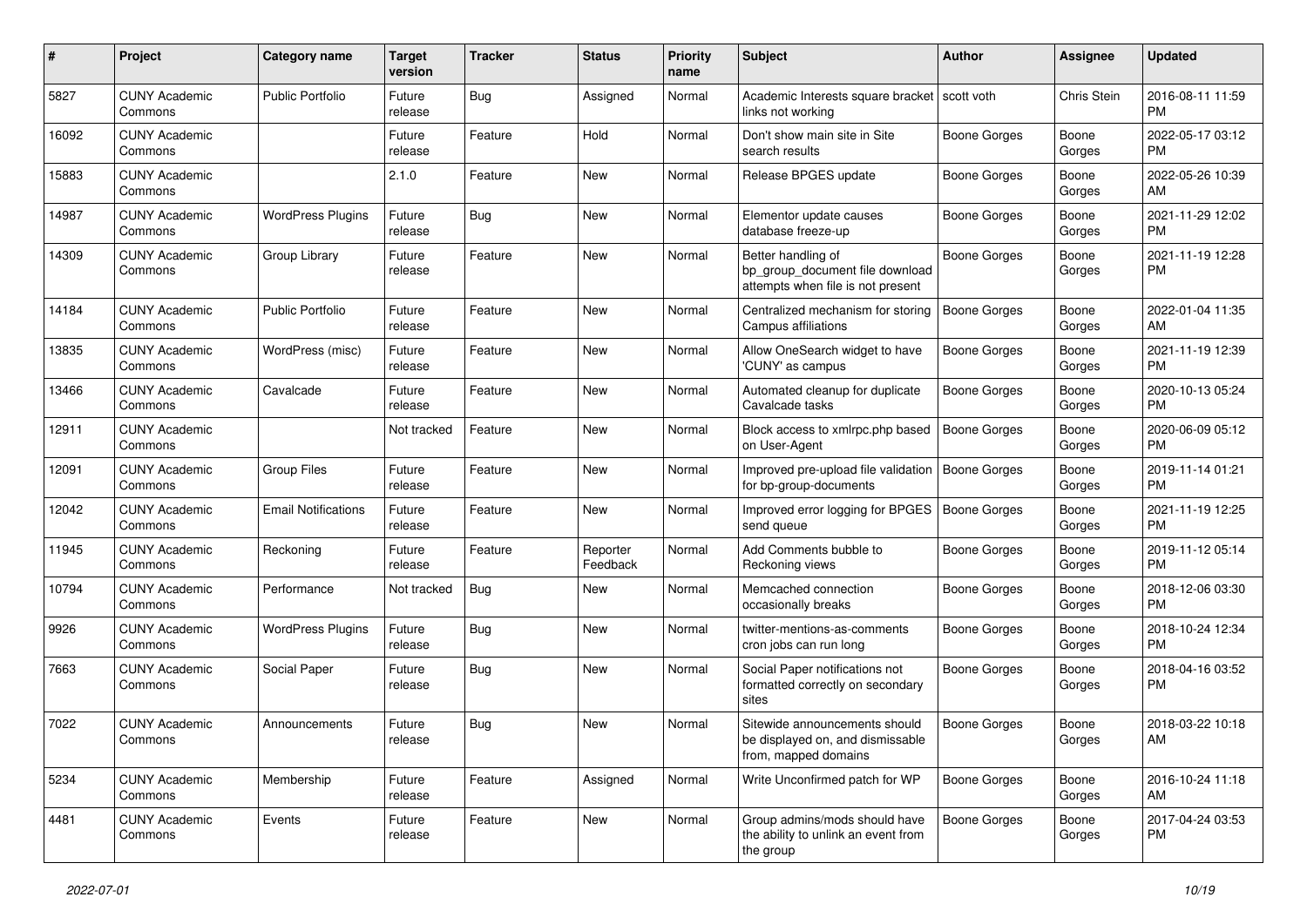| #     | Project                         | <b>Category name</b>           | Target<br>version | <b>Tracker</b> | <b>Status</b>        | Priority<br>name | <b>Subject</b>                                                              | <b>Author</b>       | Assignee        | <b>Updated</b>                |
|-------|---------------------------------|--------------------------------|-------------------|----------------|----------------------|------------------|-----------------------------------------------------------------------------|---------------------|-----------------|-------------------------------|
| 3580  | <b>CUNY Academic</b><br>Commons | Group Blogs                    | Future<br>release | Feature        | New                  | Normal           | Multiple blogs per group                                                    | Boone Gorges        | Boone<br>Gorges | 2018-02-20 02:02<br><b>PM</b> |
| 3230  | <b>CUNY Academic</b><br>Commons | Internal Tools and<br>Workflow | Not tracked       | Feature        | Assigned             | High             | Scripts for quicker<br>provisioning/updating of<br>development environments | Boone Gorges        | Boone<br>Gorges | 2016-01-26 04:54<br><b>PM</b> |
| 3193  | <b>CUNY Academic</b><br>Commons | Group Forums                   | Future<br>release | Feature        | Assigned             | Normal           | bbPress 2.x dynamic roles and<br><b>RBE</b>                                 | Boone Gorges        | Boone<br>Gorges | 2014-09-30 01:30<br>PM.       |
| 3048  | <b>CUNY Academic</b><br>Commons | <b>Public Portfolio</b>        | Future<br>release | Feature        | New                  | Low              | Images for rich text profile fields                                         | Boone Gorges        | Boone<br>Gorges | 2014-02-19 12:56<br><b>PM</b> |
| 3002  | <b>CUNY Academic</b><br>Commons | Search                         | Future<br>release | Feature        | Assigned             | Normal           | Overhaul CAC search by using<br>external search appliance                   | Boone Gorges        | Boone<br>Gorges | 2020-07-15 03:05<br><b>PM</b> |
| 1744  | <b>CUNY Academic</b><br>Commons | <b>BuddyPress Docs</b>         | Future<br>release | Feature        | Assigned             | Normal           | Spreadsheet-style Docs                                                      | Boone Gorges        | Boone<br>Gorges | 2015-11-09 06:13<br><b>PM</b> |
| 1508  | <b>CUNY Academic</b><br>Commons | WordPress (misc)               | Future<br>release | Feature        | Assigned             | Normal           | Share login cookies across<br>mapped domains                                | Boone Gorges        | Boone<br>Gorges | 2012-07-02 12:12<br><b>PM</b> |
| 1422  | <b>CUNY Academic</b><br>Commons | <b>BuddyPress Docs</b>         | Future<br>release | Feature        | Assigned             | Normal           | Make "created Doc" activity icons<br>non-mini                               | Boone Gorges        | Boone<br>Gorges | 2015-11-09 05:48<br><b>PM</b> |
| 1417  | <b>CUNY Academic</b><br>Commons | <b>BuddyPress Docs</b>         | Future<br>release | Feature        | Assigned             | Low              | <b>Bulk actions for BuddyPress Docs</b>                                     | <b>Boone Gorges</b> | Boone<br>Gorges | 2016-10-17 10:41<br><b>PM</b> |
| 1167  | <b>CUNY Academic</b><br>Commons | <b>Email Invitations</b>       | Future<br>release | Feature        | New                  | Low              | Allow email invitations to be resent                                        | <b>Boone Gorges</b> | Boone<br>Gorges | 2015-11-12 12:53<br>AM        |
| 1166  | <b>CUNY Academic</b><br>Commons | <b>Email Invitations</b>       | Future<br>release | Feature        | New                  | Low              | Better organizational tools for Sent   Boone Gorges<br><b>Invites</b>       |                     | Boone<br>Gorges | 2015-11-09 06:02<br><b>PM</b> |
| 1165  | <b>CUNY Academic</b><br>Commons | <b>Email Invitations</b>       | Future<br>release | Feature        | Assigned             | Low              | Allow saved lists of invitees under<br>Send Invites                         | Boone Gorges        | Boone<br>Gorges | 2015-11-09 06:03<br><b>PM</b> |
| 618   | <b>CUNY Academic</b><br>Commons | <b>BuddyPress Docs</b>         | Future<br>release | Feature        | Assigned             | Normal           | <b>BuddyPress Docs: export formats</b>                                      | <b>Boone Gorges</b> | Boone<br>Gorges | 2015-11-09 05:38<br><b>PM</b> |
| 1460  | <b>CUNY Academic</b><br>Commons | Analytics                      | Future<br>release | Feature        | Assigned             | Normal           | <b>Update System Report</b>                                                 | <b>Brian Foote</b>  | Boone<br>Gorges | 2015-11-09 06:13<br><b>PM</b> |
| 15210 | <b>CUNY Academic</b><br>Commons | Analytics                      | Not tracked       | Design/UX      | New                  | Normal           | Google Analytics improvements                                               | Colin McDonald      | Boone<br>Gorges | 2022-05-24 10:47<br>AM        |
| 13370 | <b>CUNY Academic</b><br>Commons | Group Library                  | Future<br>release | Feature        | <b>New</b>           | Normal           | Library bulk deletion and folder<br>editing                                 | Colin McDonald      | Boone<br>Gorges | 2020-10-13 10:41<br>AM        |
| 3615  | <b>CUNY Academic</b><br>Commons | Redmine                        | Not tracked       | Feature        | New                  | Low              | Create Redmine issues via email                                             | Dominic Giglio      | Boone<br>Gorges | 2017-11-16 11:36<br><b>AM</b> |
| 16199 | <b>CUNY Academic</b><br>Commons | Directories                    | 2.0.3             | Bug            | New                  | Normal           | Removed "Semester" Filter from<br><b>Courses Directory</b>                  | Laurie Hurson       | Boone<br>Gorges | 2022-06-29 11:32<br>AM.       |
| 14504 | <b>CUNY Academic</b><br>Commons |                                | Not tracked       | Publicity      | Reporter<br>Feedback | Normal           | Adding showcases to home page<br>menu                                       | Laurie Hurson       | Boone<br>Gorges | 2022-01-19 03:26<br>PM        |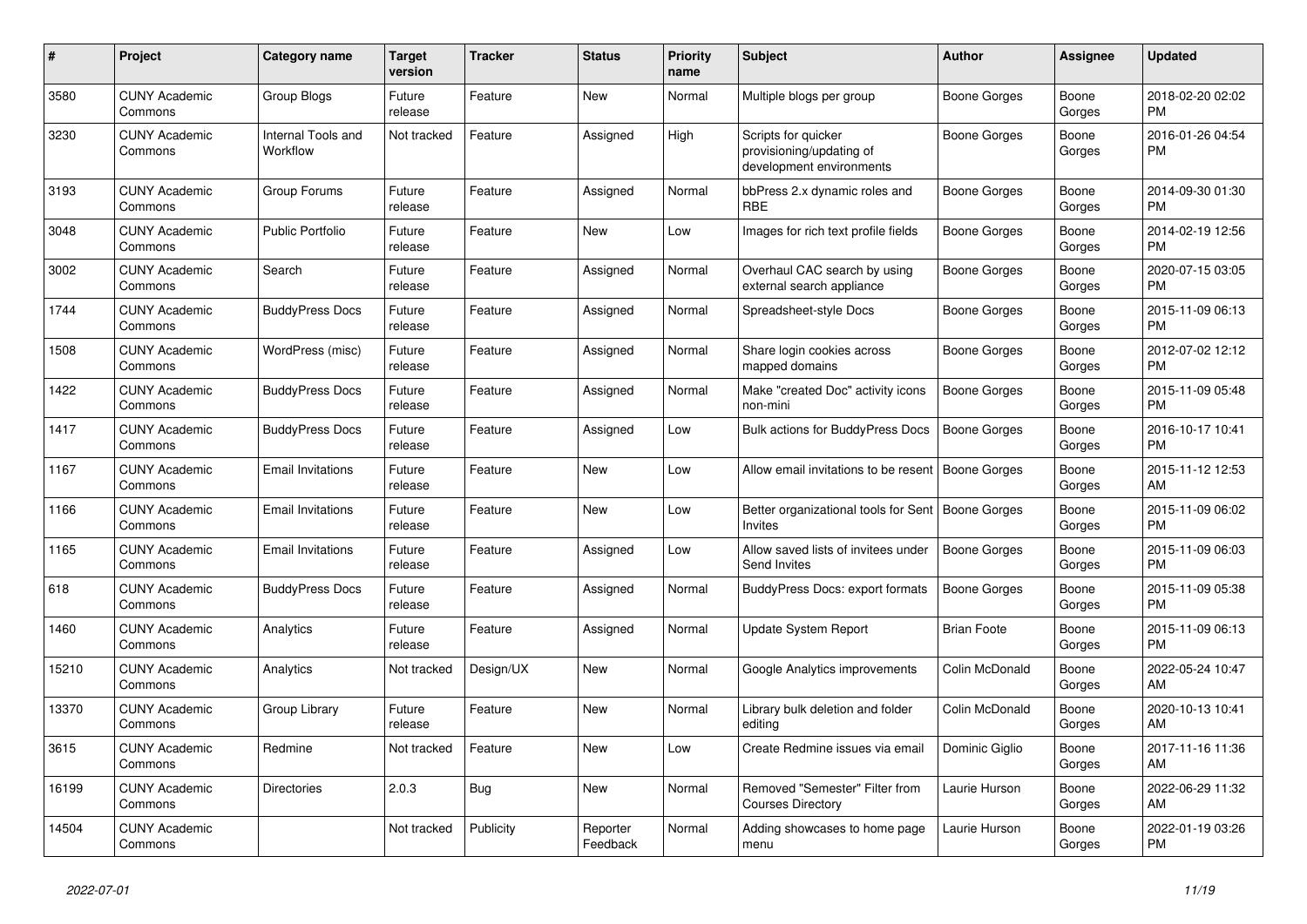| #     | Project                         | <b>Category name</b>       | <b>Target</b><br>version | <b>Tracker</b> | <b>Status</b>        | <b>Priority</b><br>name | <b>Subject</b>                                                                             | <b>Author</b> | <b>Assignee</b> | <b>Updated</b>                |
|-------|---------------------------------|----------------------------|--------------------------|----------------|----------------------|-------------------------|--------------------------------------------------------------------------------------------|---------------|-----------------|-------------------------------|
| 12438 | <b>CUNY Academic</b><br>Commons | Courses                    | Not tracked              | <b>Bug</b>     | New                  | Normal                  | Site appearing twice                                                                       | Laurie Hurson | Boone<br>Gorges | 2020-02-18 01:34<br>PM.       |
| 12121 | <b>CUNY Academic</b><br>Commons | <b>WordPress Plugins</b>   | 2.0.3                    | Feature        | Reporter<br>Feedback | Normal                  | Embedding H5P Iframes on<br>Commons Site                                                   | Laurie Hurson | Boone<br>Gorges | 2022-06-29 11:32<br>AM        |
| 9289  | <b>CUNY Academic</b><br>Commons | <b>WordPress Plugins</b>   | Future<br>release        | Bug            | Reporter<br>Feedback | Normal                  | Email Users Plugin                                                                         | Laurie Hurson | Boone<br>Gorges | 2018-10-24 12:34<br><b>PM</b> |
| 2610  | <b>CUNY Academic</b><br>Commons | Group Invitations          | Future<br>release        | Feature        | Assigned             | Low                     | Request: Custom invitation<br>message to group invites                                     | local admin   | Boone<br>Gorges | 2015-11-09 06:13<br><b>PM</b> |
| 2325  | <b>CUNY Academic</b><br>Commons | <b>BuddyPress (misc)</b>   | Future<br>release        | Feature        | Assigned             | Low                     | Profile should have separate fields<br>for first/last names                                | local admin   | Boone<br>Gorges | 2015-11-09 06:09<br><b>PM</b> |
| 9895  | <b>CUNY Academic</b><br>Commons | Onboarding                 | Future<br>release        | Feature        | Assigned             | Normal                  | Add "Accept Invitation"<br>link/button/function to Group<br>and/or Site invitation emails? | Luke Waltzer  | Boone<br>Gorges | 2018-06-07 12:42<br><b>PM</b> |
| 9211  | <b>CUNY Academic</b><br>Commons | <b>WordPress Plugins</b>   | Future<br>release        | Support        | Reporter<br>Feedback | Normal                  | Auto-Role Setting in Forum Plugin<br><b>Causing Some Confusion</b>                         | Luke Waltzer  | Boone<br>Gorges | 2018-03-13 11:44<br>AM        |
| 8835  | <b>CUNY Academic</b><br>Commons | Blogs (BuddyPress)         | Future<br>release        | Feature        | New                  | Normal                  | Extend cuny is shortlinks to sites                                                         | Luke Waltzer  | Boone<br>Gorges | 2022-04-26 11:59<br>AM        |
| 7981  | <b>CUNY Academic</b><br>Commons | Social Paper               | Future<br>release        | <b>Bug</b>     | New                  | Normal                  | Social Paper comments should<br>not go to spam                                             | Luke Waltzer  | Boone<br>Gorges | 2018-04-16 03:52<br><b>PM</b> |
| 6389  | <b>CUNY Academic</b><br>Commons | <b>BuddyPress Docs</b>     | Future<br>release        | Feature        | New                  | Low                     | Make Discussion Area Visible<br>When Editing a Doc                                         | Luke Waltzer  | Boone<br>Gorges | 2016-10-21 04:16<br><b>PM</b> |
| 9207  | <b>CUNY Academic</b><br>Commons |                            | Future<br>release        | Support        | Reporter<br>Feedback | Normal                  | display dashboards made in<br>Tableau?                                                     | Marilyn Weber | Boone<br>Gorges | 2018-04-10 10:42<br>AM        |
| 5052  | <b>CUNY Academic</b><br>Commons | Social Paper               | Future<br>release        | Feature        | New                  | Low                     | Sentence by sentence or line by<br>line comments (SP suggestion #3)                        | Marilyn Weber | Boone<br>Gorges | 2016-02-11 10:24<br><b>PM</b> |
| 10678 | <b>CUNY Academic</b><br>Commons |                            | Not tracked              | <b>Bug</b>     | Reporter<br>Feedback | High                    | Newsletter Plugin Not Sending<br><b>Out Newsletters</b>                                    | Mark Webb     | Boone<br>Gorges | 2019-09-16 09:38<br><b>PM</b> |
| 16307 | <b>CUNY Academic</b><br>Commons |                            |                          | <b>Bug</b>     | New                  | Normal                  | Add brief messaging to<br>accept/decline group membership<br>requests                      | Matt Gold     | Boone<br>Gorges | 2022-06-27 06:13<br><b>PM</b> |
| 15604 | <b>CUNY Academic</b><br>Commons | <b>Email Notifications</b> | Future<br>release        | Feature        | Assigned             | Normal                  | Restructure Commons Group<br>Digest Email Messages                                         | Matt Gold     | Boone<br>Gorges | 2022-05-26 10:45<br>AM        |
| 13949 | <b>CUNY Academic</b><br>Commons |                            | Not tracked              | Bug            | New                  | Normal                  | Continued debugging of runaway<br>MySQL connections                                        | Matt Gold     | Boone<br>Gorges | 2021-09-14 10:42<br>AM        |
| 10040 | <b>CUNY Academic</b><br>Commons | WordPress (misc)           | Not tracked              | Bug            | Reporter<br>Feedback | Normal                  | User doesn't see full list of themes   Matt Gold                                           |               | Boone<br>Gorges | 2018-07-25 10:12<br>AM        |
| 9979  | <b>CUNY Academic</b><br>Commons | <b>Email Notifications</b> | Not tracked              | <b>Bug</b>     | Reporter<br>Feedback | Normal                  | Reports of slow email activation<br>emails                                                 | Matt Gold     | Boone<br>Gorges | 2018-08-29 09:40<br><b>PM</b> |
| 9947  | <b>CUNY Academic</b><br>Commons | <b>WordPress Plugins</b>   | Future<br>release        | Feature        | Reporter<br>Feedback | Normal                  | Install H5P quiz plugin                                                                    | Matt Gold     | Boone<br>Gorges | 2018-09-11 11:01<br>AM        |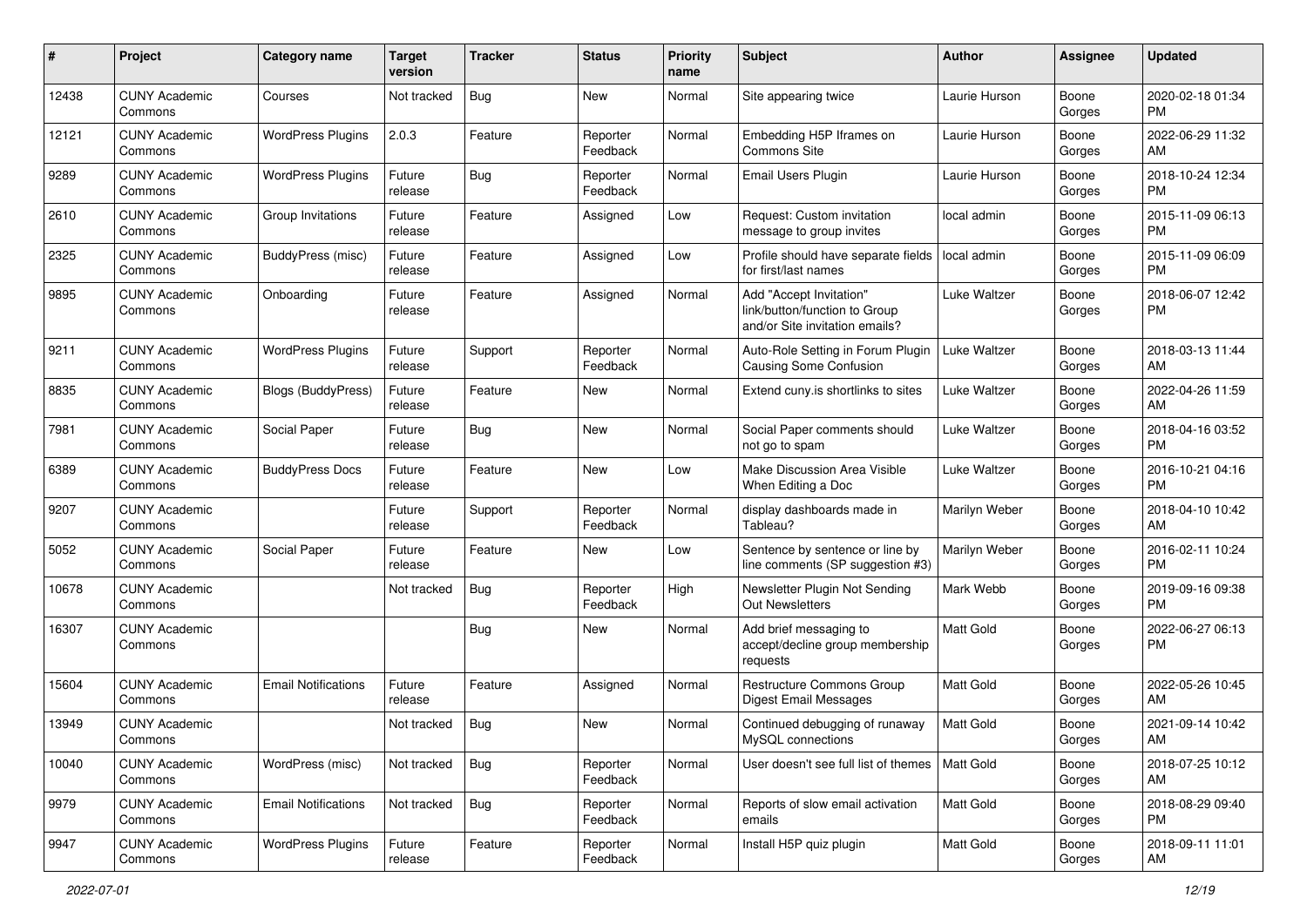| #    | <b>Project</b>                  | Category name             | Target<br>version | <b>Tracker</b> | <b>Status</b>        | Priority<br>name | <b>Subject</b>                                                        | <b>Author</b>    | Assignee        | <b>Updated</b>                |
|------|---------------------------------|---------------------------|-------------------|----------------|----------------------|------------------|-----------------------------------------------------------------------|------------------|-----------------|-------------------------------|
| 9941 | <b>CUNY Academic</b><br>Commons | Wiki                      | Not tracked       | Support        | Assigned             | Normal           | Wiki functionality                                                    | Matt Gold        | Boone<br>Gorges | 2018-06-26 10:57<br>AM        |
| 8901 | <b>CUNY Academic</b><br>Commons | Accessibility             | Future<br>release | Feature        | Assigned             | Normal           | Theme analysis for accessibility                                      | <b>Matt Gold</b> | Boone<br>Gorges | 2022-04-26 11:59<br>AM.       |
| 8900 | <b>CUNY Academic</b><br>Commons | Accessibility             | Future<br>release | Feature        | Assigned             | Normal           | Look into tools to enforce<br>accessibility in WP environment         | <b>Matt Gold</b> | Boone<br>Gorges | 2022-04-26 11:59<br><b>AM</b> |
| 8836 | <b>CUNY Academic</b><br>Commons | <b>Blogs (BuddyPress)</b> | Future<br>release | Feature        | Assigned             | Normal           | Redesign site launch process                                          | <b>Matt Gold</b> | Boone<br>Gorges | 2019-10-03 02:49<br><b>PM</b> |
| 8756 | <b>CUNY Academic</b><br>Commons | Group Blogs               | Future<br>release | Feature        | Hold                 | Normal           | Connect multiple blogs to one<br>group?                               | <b>Matt Gold</b> | Boone<br>Gorges | 2017-09-30 10:42<br>AM        |
| 6014 | <b>CUNY Academic</b><br>Commons | Publicity                 | Future<br>release | Publicity      | Reporter<br>Feedback | Normal           | Google search listing                                                 | Matt Gold        | Boone<br>Gorges | 2016-09-21 03:48<br><b>PM</b> |
| 5696 | <b>CUNY Academic</b><br>Commons | Events                    | Future<br>release | Feature        | Assigned             | Normal           | Events Calendar - display options<br>calendar aggregation             | <b>Matt Gold</b> | Boone<br>Gorges | 2016-10-13 11:44<br>AM        |
| 4980 | <b>CUNY Academic</b><br>Commons | Home Page                 | Future<br>release | Feature        | Assigned             | Normal           | <b>CAC Featured Content -- Adding</b><br>Randomization                | <b>Matt Gold</b> | Boone<br>Gorges | 2016-12-12 03:01<br>PM        |
| 4903 | <b>CUNY Academic</b><br>Commons | Events                    | Future<br>release | Design/UX      | Assigned             | Normal           | Improving visual appearance of<br>event calendars                     | Matt Gold        | Boone<br>Gorges | 2016-10-13 11:51<br>AM.       |
| 4238 | <b>CUNY Academic</b><br>Commons | Events                    | Future<br>release | Feature        | Assigned             | Normal           | Copy Events to Other Groups?                                          | Matt Gold        | Boone<br>Gorges | 2015-07-02 10:08<br>AM        |
| 4053 | <b>CUNY Academic</b><br>Commons | Events                    | Future<br>release | Feature        | Assigned             | Normal           | Create new tab for past events                                        | Matt Gold        | Boone<br>Gorges | 2015-05-12 02:10<br><b>PM</b> |
| 3768 | <b>CUNY Academic</b><br>Commons | <b>Public Portfolio</b>   | Future<br>release | Feature        | Assigned             | Normal           | Institutions/Past positions on<br>public portfolios                   | Matt Gold        | Boone<br>Gorges | 2018-04-23 10:44<br>AM        |
| 3759 | <b>CUNY Academic</b><br>Commons | WordPress (misc)          | Future<br>release | Feature        | Assigned             | Normal           | Review Interface for Adding Users<br>to Blogs                         | Matt Gold        | Boone<br>Gorges | 2015-03-24 05:52<br><b>PM</b> |
| 3419 | <b>CUNY Academic</b><br>Commons | Group Invitations         | 1.6.14            | <b>Bug</b>     | Testing<br>Required  | Normal           | Neatening the display of<br>messages on group requests                | <b>Matt Gold</b> | Boone<br>Gorges | 2014-09-01 09:29<br><b>PM</b> |
| 3308 | <b>CUNY Academic</b><br>Commons | Group Invitations         | Future<br>release | Feature        | Assigned             | Normal           | Allow members to rescind group<br>invitations                         | Matt Gold        | Boone<br>Gorges | 2015-04-01 08:53<br><b>PM</b> |
| 3220 | <b>CUNY Academic</b><br>Commons | <b>Public Portfolio</b>   | Future<br>release | Feature        | Assigned             | Normal           | Add indent/outdent option to<br>Formatting Buttons on Profile<br>Page | Matt Gold        | Boone<br>Gorges | 2014-05-21 10:39<br>PM        |
| 3080 | <b>CUNY Academic</b><br>Commons | <b>Group Files</b>        | Future<br>release | Feature        | Assigned             | Low              | Create a system to keep track of<br>file changes                      | <b>Matt Gold</b> | Boone<br>Gorges | 2014-02-26 10:04<br><b>PM</b> |
| 3042 | <b>CUNY Academic</b><br>Commons | <b>Public Portfolio</b>   | Future<br>release | Feature        | Assigned             | Normal           | Browsing member interests                                             | <b>Matt Gold</b> | Boone<br>Gorges | 2015-03-21 09:04<br><b>PM</b> |
| 2618 | <b>NYCDH Community</b><br>Site  |                           |                   | Bug            | Assigned             | Low              | Mark blogs as spam when created<br>by users marked as spam            | <b>Matt Gold</b> | Boone<br>Gorges | 2013-06-09 11:38<br><b>PM</b> |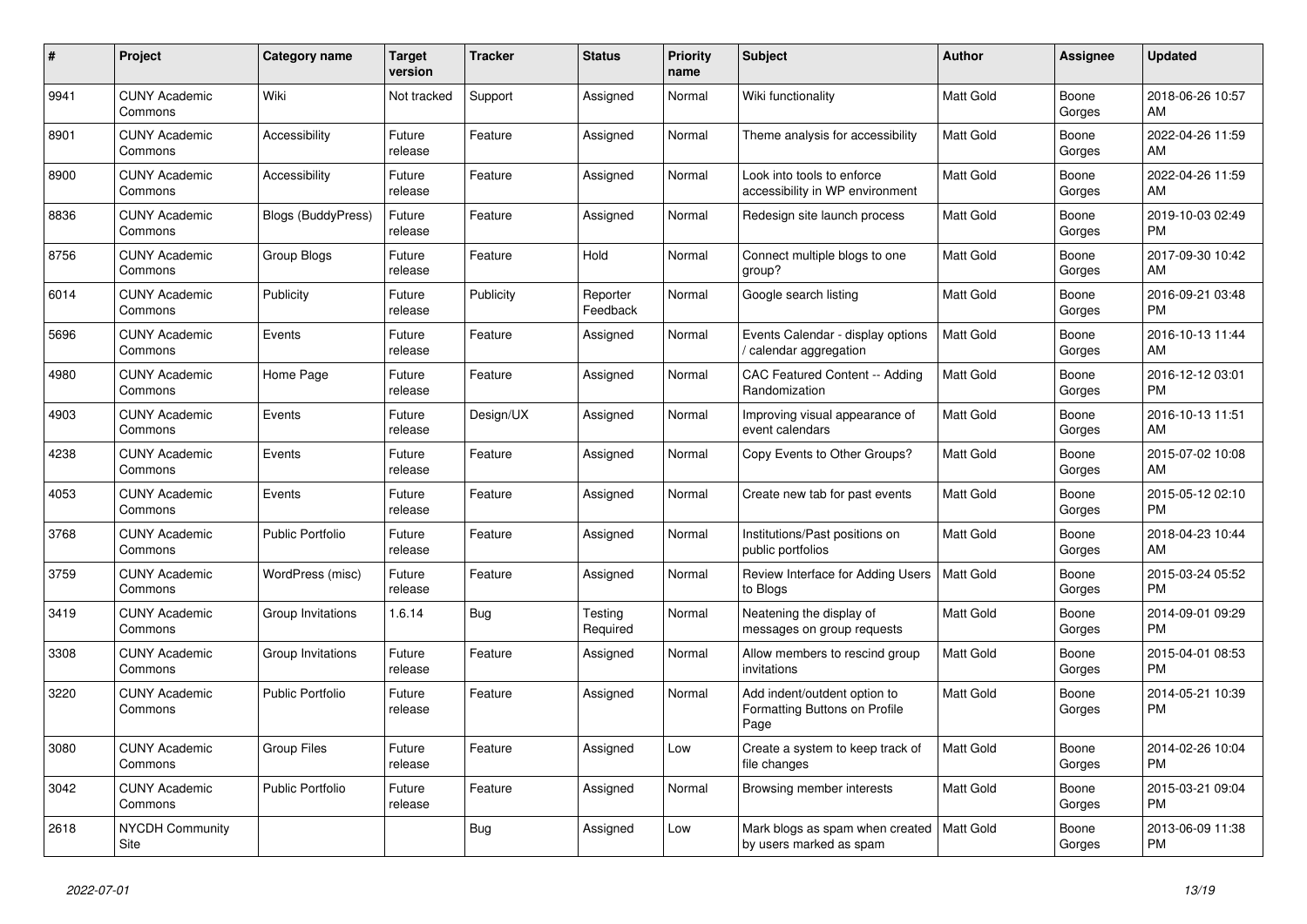| #     | Project                         | <b>Category name</b>     | <b>Target</b><br>version | <b>Tracker</b> | <b>Status</b>        | <b>Priority</b><br>name | <b>Subject</b>                                                                                  | <b>Author</b>           | Assignee        | <b>Updated</b>                |
|-------|---------------------------------|--------------------------|--------------------------|----------------|----------------------|-------------------------|-------------------------------------------------------------------------------------------------|-------------------------|-----------------|-------------------------------|
| 2523  | <b>CUNY Academic</b><br>Commons | <b>BuddyPress Docs</b>   | Future<br>release        | Feature        | Assigned             | Normal                  | Allow Users to Upload Images to<br><b>BP</b> Docs                                               | <b>Matt Gold</b>        | Boone<br>Gorges | 2015-11-09 06:14<br>PM.       |
| 2223  | <b>CUNY Academic</b><br>Commons | <b>WordPress Plugins</b> | Future<br>release        | Feature        | Assigned             | Low                     | Add Participad to the CUNY<br><b>Academic Commons</b>                                           | Matt Gold               | Boone<br>Gorges | 2014-09-17 10:03<br><b>PM</b> |
| 2013  | <b>CUNY Academic</b><br>Commons | <b>Public Portfolio</b>  | Future<br>release        | Feature        | Assigned             | Low                     | Have Profile Privacy Options show<br>up only for filled-in fields                               | Matt Gold               | Boone<br>Gorges | 2015-11-09 06:09<br><b>PM</b> |
| 1562  | <b>CUNY Academic</b><br>Commons | <b>WordPress Plugins</b> | Future<br>release        | Feature        | Assigned             | Low                     | Play with NYT Collaborative<br>Authoring Tool                                                   | Matt Gold               | Boone<br>Gorges | 2015-01-05 08:47<br><b>PM</b> |
| 658   | <b>CUNY Academic</b><br>Commons | <b>WordPress Plugins</b> | Future<br>release        | Feature        | Assigned             | Normal                  | Rebulid Sitewide Tag Suggestion                                                                 | Matt Gold               | Boone<br>Gorges | 2015-01-05 08:47<br><b>PM</b> |
| 635   | <b>CUNY Academic</b><br>Commons | <b>BuddyPress (misc)</b> | Future<br>release        | Feature        | Assigned             | Normal                  | Big Blue Button -<br>Videoconferencing in Groups and<br><b>Blogs</b>                            | Matt Gold               | Boone<br>Gorges | 2011-03-14 03:24<br>PM        |
| 599   | <b>CUNY Academic</b><br>Commons | <b>BuddyPress</b> (misc) | Future<br>release        | Feature        | Assigned             | Normal                  | Consider adding rating plugins for<br><b>BuddyPress/BBPress</b>                                 | Matt Gold               | Boone<br>Gorges | 2011-08-22 06:50<br><b>PM</b> |
| 554   | <b>CUNY Academic</b><br>Commons | <b>BuddyPress (misc)</b> | Future<br>release        | Feature        | Assigned             | Normal                  | Add Trackback notifications to<br>site-wide activity feed                                       | <b>Matt Gold</b>        | Boone<br>Gorges | 2015-11-09 06:19<br><b>PM</b> |
| 500   | <b>CUNY Academic</b><br>Commons | <b>BuddyPress</b> (misc) | Future<br>release        | Feature        | Assigned             | Normal                  | Export Group Data                                                                               | Matt Gold               | Boone<br>Gorges | 2010-12-19 12:09<br>PM.       |
| 435   | <b>CUNY Academic</b><br>Commons | BuddyPress (misc)        | Future<br>release        | Feature        | Assigned             | Normal                  | Include Avatar Images in Forum<br><b>Post Notification Emails</b>                               | <b>Matt Gold</b>        | Boone<br>Gorges | 2010-12-08 12:40<br><b>PM</b> |
| 377   | <b>CUNY Academic</b><br>Commons | <b>BuddyPress (misc)</b> | Future<br>release        | Feature        | Assigned             | Normal                  | Like buttons                                                                                    | Matt Gold               | Boone<br>Gorges | 2010-11-16 05:13<br><b>PM</b> |
| 287   | <b>CUNY Academic</b><br>Commons | WordPress (misc)         | Future<br>release        | Feature        | Assigned             | Normal                  | Create troubleshooting tool for<br>account sign-up                                              | Matt Gold               | Boone<br>Gorges | 2015-11-09 06:17<br><b>PM</b> |
| 2753  | <b>CUNY Academic</b><br>Commons | <b>Public Portfolio</b>  | Future<br>release        | Feature        | New                  | Normal                  | Create actual actual tagification in<br>academic interests and other<br>fields                  | Micki Kaufman           | Boone<br>Gorges | 2015-01-05 08:52<br><b>PM</b> |
| 3475  | <b>CUNY Academic</b><br>Commons | Events                   | Future<br>release        | Feature        | Assigned             | Normal                  | Request to add plugin to<br>streamline room<br>booking/appointment booking                      | Naomi Barrettara        | Boone<br>Gorges | 2014-12-01 05:14<br><b>PM</b> |
| 14483 | <b>CUNY Academic</b><br>Commons | WordPress - Media        | Not tracked              | Bug            | Reporter<br>Feedback | Normal                  | Wordpress PDF Embed Stopped<br>Working after JITP Media Clone                                   | Patrick DeDauw          | Boone<br>Gorges | 2021-05-20 01:51<br><b>PM</b> |
| 11449 | <b>CUNY Academic</b><br>Commons | WordPress - Media        | Not tracked Support      |                | Reporter<br>Feedback | Normal                  | Cloning Media Library for JITP<br>from Staging to Production Site                               | Patrick DeDauw          | Boone<br>Gorges | 2019-05-13 12:00<br><b>PM</b> |
| 8675  | <b>CUNY Academic</b><br>Commons | User Onboarding          | Future<br>release        | Bug            | Reporter<br>Feedback | Low                     | Add new User search screen calls<br>for the input of email address but<br>doesn't work with one | Paul Hebert             | Boone<br>Gorges | 2017-10-11 11:17<br>AM        |
| 15242 | <b>CUNY Academic</b><br>Commons | Performance              | Not tracked              | Bug            | Reporter<br>Feedback | Normal                  | Slugist site                                                                                    | Raffi<br>Khatchadourian | Boone<br>Gorges | 2022-02-07 11:14<br>AM        |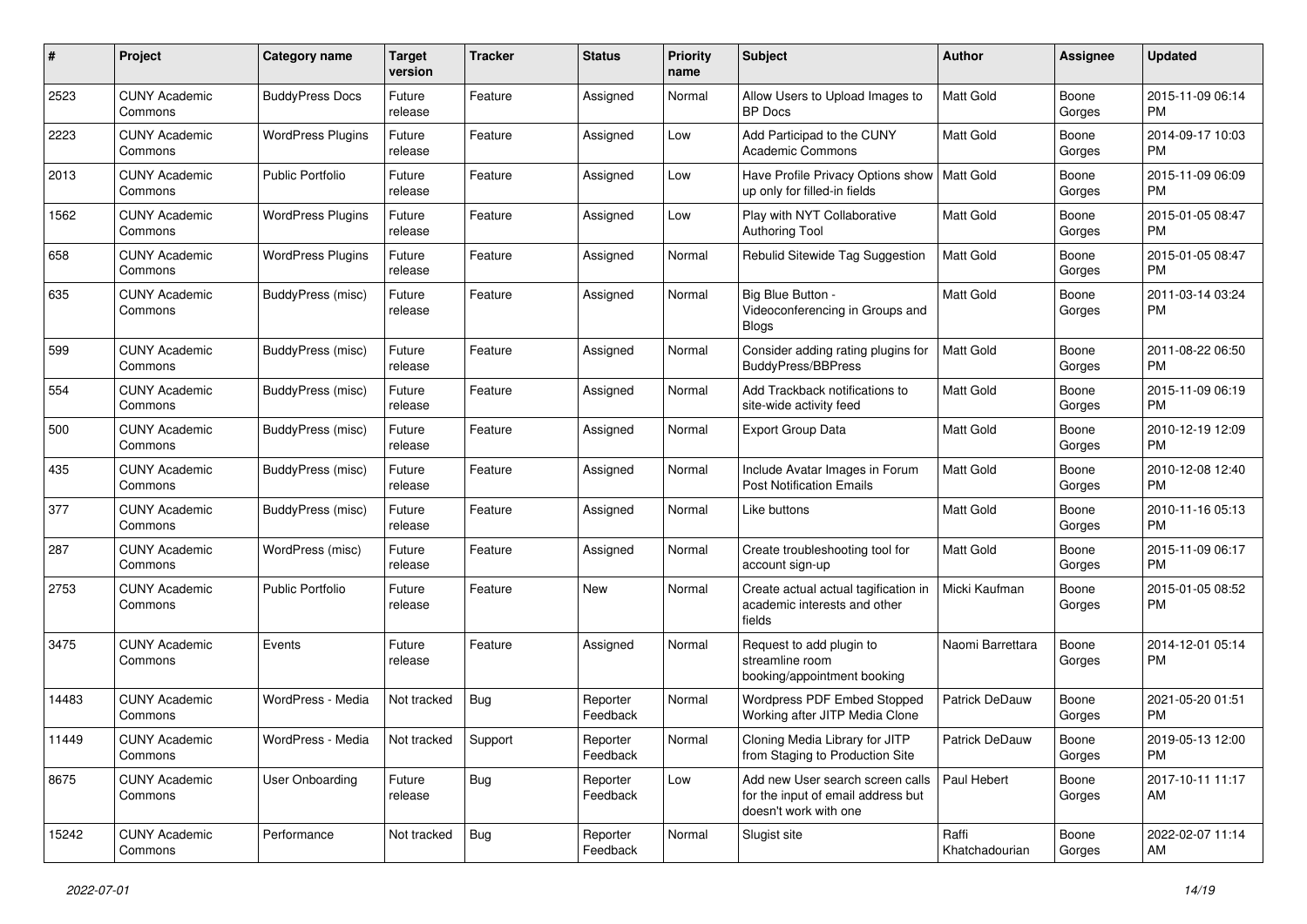| #     | Project                         | <b>Category name</b>     | <b>Target</b><br>version | <b>Tracker</b> | <b>Status</b>        | <b>Priority</b><br>name | <b>Subject</b>                                                                      | <b>Author</b>           | Assignee          | <b>Updated</b>                |
|-------|---------------------------------|--------------------------|--------------------------|----------------|----------------------|-------------------------|-------------------------------------------------------------------------------------|-------------------------|-------------------|-------------------------------|
| 5182  | <b>CUNY Academic</b><br>Commons | Social Paper             | Future<br>release        | Design/UX      | New                  | Normal                  | "Publishing" a private paper on<br>social paper?                                    | Raffi<br>Khatchadourian | Boone<br>Gorges   | 2016-10-13 04:12<br><b>PM</b> |
| 14908 | <b>CUNY Academic</b><br>Commons | Performance              |                          | Bug            | New                  | Normal                  | Stale object cache on cdev                                                          | Raymond Hoh             | Boone<br>Gorges   | 2021-12-07 09:45<br>AM        |
| 58    | <b>CUNY Academic</b><br>Commons | BuddyPress (misc)        | Future<br>release        | Feature        | Assigned             | Low                     | Make member search sortable by<br>last name                                         | Roberta Brody           | Boone<br>Gorges   | 2010-08-26 02:38<br><b>PM</b> |
| 4592  | <b>CUNY Academic</b><br>Commons | Events                   | Future<br>release        | Design/UX      | <b>New</b>           | Normal                  | Event Creation - Venue Dropdown<br>Slow                                             | Samantha Raddatz        | Boone<br>Gorges   | 2015-09-14 04:56<br><b>PM</b> |
| 1888  | <b>CUNY Academic</b><br>Commons | Home Page                | Future<br>release        | Feature        | Assigned             | Normal                  | Refactor BP MPO Activity Filter to<br>support proper pagination                     | Sarah Morgano           | Boone<br>Gorges   | 2014-05-01 07:11<br><b>PM</b> |
| 585   | <b>CUNY Academic</b><br>Commons | Group Forums             | Future<br>release        | Feature        | Assigned             | Normal                  | Merge Forum Topics                                                                  | Sarah Morgano           | Boone<br>Gorges   | 2011-07-06 04:11<br><b>PM</b> |
| 15767 | <b>CUNY Academic</b><br>Commons | WordPress (misc)         |                          | Support        | <b>New</b>           | Normal                  | Site loading slowly                                                                 | scott voth              | Boone<br>Gorges   | 2022-04-04 08:56<br><b>PM</b> |
| 14113 | <b>CUNY Academic</b><br>Commons | WordPress (misc)         | Future<br>release        | Bug            | Hold                 | Normal                  | Block Editor Not Working on this<br>page - Json error                               | scott voth              | Boone<br>Gorges   | 2021-03-05 11:01<br>AM        |
| 11531 | <b>CUNY Academic</b><br>Commons | Events                   | Future<br>release        | Feature        | New                  | Normal                  | Main Events calendar should<br>include non-public events that<br>user has access to | scott voth              | Boone<br>Gorges   | 2019-06-11 10:00<br>AM        |
| 11496 | <b>CUNY Academic</b><br>Commons | <b>Public Portfolio</b>  | 1.15.2                   | Support        | <b>New</b>           | Normal                  | Replace Twitter Icon on Member<br>Portfolio page                                    | scott voth              | Boone<br>Gorges   | 2019-06-06 01:03<br><b>PM</b> |
| 11386 | <b>CUNY Academic</b><br>Commons | WordPress - Media        | Not tracked              | Support        | Reporter<br>Feedback | Normal                  | disappearing images                                                                 | scott voth              | Boone<br>Gorges   | 2019-05-14 10:32<br>AM        |
| 10226 | <b>CUNY Academic</b><br>Commons | Courses                  | Future<br>release        | Feature        | New                  | Normal                  | Add "My Courses" to drop down<br>list                                               | scott voth              | Boone<br>Gorges   | 2021-11-19 12:42<br><b>PM</b> |
| 9515  | <b>CUNY Academic</b><br>Commons | <b>WordPress Plugins</b> | Not tracked              | <b>Bug</b>     | Reporter<br>Feedback | Normal                  | Text to Speech plugin - "More<br>Slowly" checkbox not working                       | scott voth              | Boone<br>Gorges   | 2018-06-13 02:26<br><b>PM</b> |
| 519   | <b>CUNY Academic</b><br>Commons | <b>BuddyPress Docs</b>   | Future<br>release        | Feature        | Assigned             | Low                     | TOC for individual docs - for new<br>BP "wiki-like" plugin                          | scott voth              | Boone<br>Gorges   | 2015-11-09 05:54<br><b>PM</b> |
| 10368 | <b>CUNY Academic</b><br>Commons |                          | Future<br>release        | Feature        | Assigned             | Normal                  | Use ORCID data to populate<br>academic profile page                                 | Stephen Francoeur       | Boone<br>Gorges   | 2018-09-25 01:53<br>PM        |
| 11968 | JustPublics@365<br>MediaCamp    |                          |                          | Feature        | New                  | Normal                  | Nanoscience Retractable Display<br>Unit                                             | Donald Cherry           | Bonnie<br>Eissner | 2021-02-19 08:50<br>AM        |
| 2577  | <b>NYCDH Community</b><br>Site  |                          |                          | Feature        | Assigned             | Low                     | <b>Investigate Potential to Add Links</b><br>to the Forum                           | <b>Mark Newton</b>      | Alex Gil          | 2013-05-16 09:40<br><b>PM</b> |
| 2576  | <b>NYCDH Community</b><br>Site  |                          |                          | <b>Bug</b>     | Hold                 | Low                     | Test Next Button in Javascript<br><b>Tutorial Under Activities</b>                  | Mark Newton             | Alex Gil          | 2013-05-18 02:55<br><b>PM</b> |
| 13048 | <b>CUNY Academic</b><br>Commons | Shortcodes and<br>embeds | Future<br>release        | Feature        | <b>New</b>           | Normal                  | Jupyter Notebooks support                                                           | Boone Gorges            |                   | 2020-07-14 11:46<br>AM        |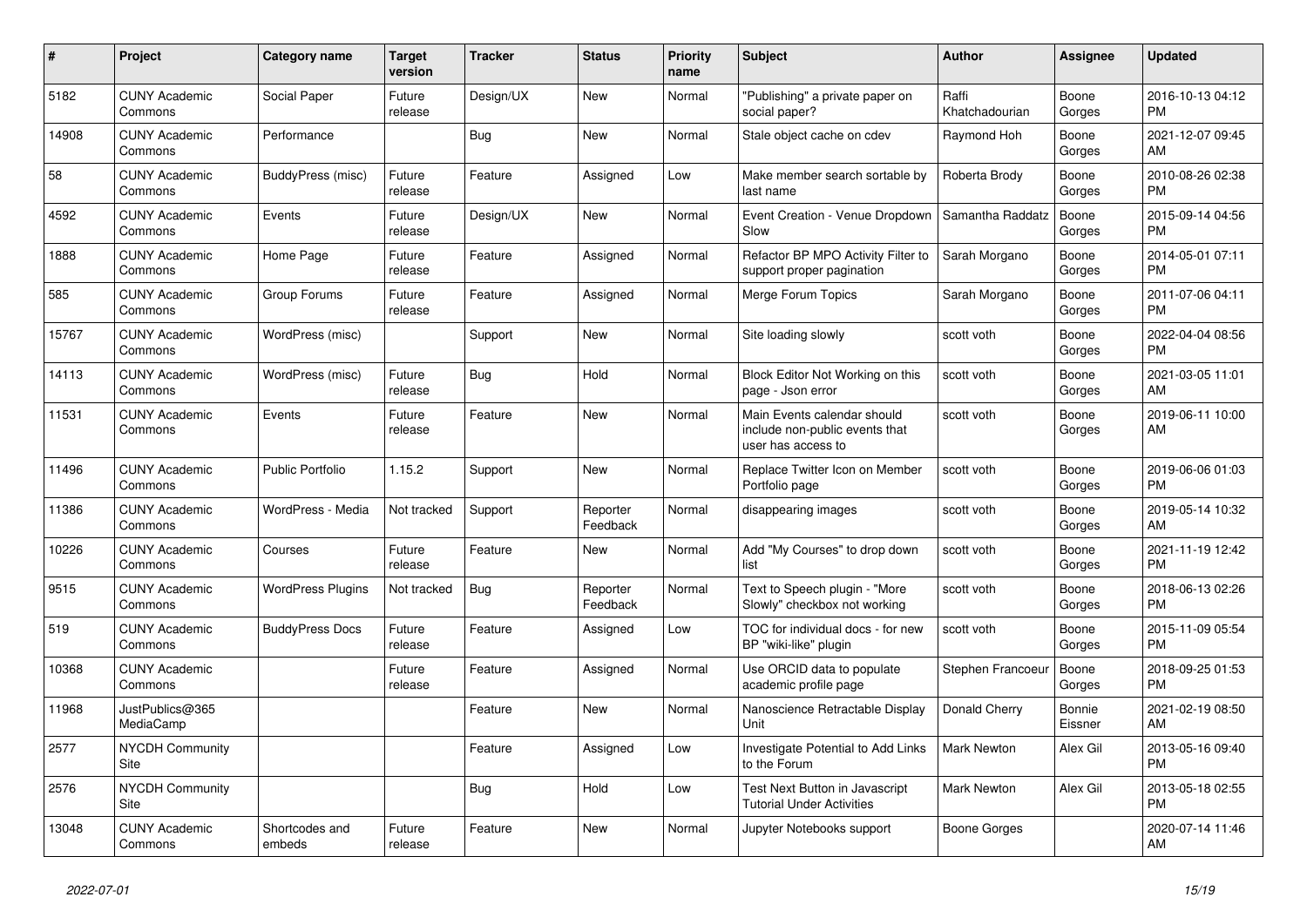| #     | Project                         | Category name    | <b>Target</b><br>version | <b>Tracker</b> | <b>Status</b>        | Priority<br>name | <b>Subject</b>                                                                                               | Author              | Assignee | <b>Updated</b>                |
|-------|---------------------------------|------------------|--------------------------|----------------|----------------------|------------------|--------------------------------------------------------------------------------------------------------------|---------------------|----------|-------------------------------|
| 12436 | <b>CUNY Academic</b><br>Commons |                  | Not tracked              | <b>Bug</b>     | Assigned             | Normal           | Nightly system downtime                                                                                      | <b>Boone Gorges</b> |          | 2020-08-01 09:30<br>AM        |
| 11392 | <b>CUNY Academic</b><br>Commons |                  | Future<br>release        | Bug            | New                  | Normal           | Migrate users away from<br><b>StatPress</b>                                                                  | <b>Boone Gorges</b> |          | 2019-04-23 03:53<br><b>PM</b> |
| 11024 | <b>CUNY Academic</b><br>Commons | WordPress (misc) | Future<br>release        | Bug            | New                  | Normal           | Subsites should not show "you<br>should update your .htaccess<br>now" notice after permalink setting<br>save | <b>Boone Gorges</b> |          | 2019-01-28 01:35<br><b>PM</b> |
| 10380 | <b>CUNY Academic</b><br>Commons | WordPress (misc) | Future<br>release        | Feature        | In Progress          | Normal           | Remove blacklisted plugins                                                                                   | <b>Boone Gorges</b> |          | 2022-04-26 12:00<br><b>PM</b> |
| 9720  | <b>CUNY Academic</b><br>Commons | Authentication   | Future<br>release        | Feature        | New                  | Normal           | The Commons should be an<br>oAuth provider                                                                   | <b>Boone Gorges</b> |          | 2019-03-01 02:04<br><b>PM</b> |
| 6332  | <b>CUNY Academic</b><br>Commons | WordPress (misc) | Future<br>release        | Feature        | <b>New</b>           | Normal           | Allow uploaded files to be marked<br>as private in an ad hoc way                                             | Boone Gorges        |          | 2016-10-17 11:41<br><b>PM</b> |
| 5489  | <b>CUNY Academic</b><br>Commons | Social Paper     | Future<br>release        | Feature        | New                  | Normal           | Asc/desc sorting for Social Paper<br>directories                                                             | <b>Boone Gorges</b> |          | 2016-04-21 10:06<br><b>PM</b> |
| 5488  | <b>CUNY Academic</b><br>Commons | Social Paper     | Future<br>release        | Bug            | New                  | Normal           | Add a "last edited by" field to<br>Social Paper group directories                                            | <b>Boone Gorges</b> |          | 2016-04-21 10:05<br><b>PM</b> |
| 14842 | <b>CUNY Academic</b><br>Commons |                  | Not tracked              | Support        | Reporter<br>Feedback | Normal           | Question about widgets and block<br>editor                                                                   | Gina Cherry         |          | 2021-10-06 03:01<br><b>PM</b> |
| 6755  | <b>CUNY Academic</b><br>Commons | WordPress (misc) | Future<br>release        | Bug            | New                  | Normal           | Cannot Deactivate Plugin                                                                                     | Laura Kane          |          | 2016-11-16 01:12<br><b>PM</b> |
| 15923 | <b>CUNY Academic</b><br>Commons |                  | Not tracked              | Feature        | Reporter<br>Feedback | Normal           | <b>Bellows Plugin Adjustments</b>                                                                            | Laurie Hurson       |          | 2022-04-20 10:10<br>AM        |
| 15757 | <b>CUNY Academic</b><br>Commons |                  |                          | <b>Bug</b>     | New                  | Normal           | Members # do not match                                                                                       | Laurie Hurson       |          | 2022-03-30 04:52<br><b>PM</b> |
| 15613 | <b>CUNY Academic</b><br>Commons |                  | 2.0.3                    | Feature        | Reporter<br>Feedback | Normal           | Adding "Passster" plugin                                                                                     | Laurie Hurson       |          | 2022-06-29 11:32<br>AM        |
| 15176 | <b>CUNY Academic</b><br>Commons |                  | Not tracked              | Support        | Reporter<br>Feedback | Normal           | Archiving Q Writing & Old<br>Wordpress Sites on the Commons                                                  | Laurie Hurson       |          | 2022-02-08 10:28<br>AM        |
| 14940 | <b>CUNY Academic</b><br>Commons |                  |                          | Bug            | New                  | Normal           | Discrepancy between Commons<br>profile "sites" and actual # of sites                                         | Laurie Hurson       |          | 2021-11-08 11:09<br>AM        |
| 14936 | <b>CUNY Academic</b><br>Commons |                  |                          | <b>Bug</b>     | New                  | Normal           | Commons websites blocked by<br>SPS campus network                                                            | Laurie Hurson       |          | 2021-11-03 03:57<br>PM        |
| 14538 | <b>CUNY Academic</b><br>Commons |                  | Not tracked              | Support        | Reporter<br>Feedback | Normal           | <b>Weebly To Commons</b>                                                                                     | Laurie Hurson       |          | 2021-09-14 10:47<br>AM        |
| 13650 | <b>CUNY Academic</b><br>Commons | Group Library    | Future<br>release        | Feature        | New                  | Normal           | Forum Attachments in Group<br>Library                                                                        | Laurie Hurson       |          | 2021-11-19 12:30<br><b>PM</b> |
| 12328 | <b>CUNY Academic</b><br>Commons |                  | Not tracked              | Support        | New                  | Normal           | Sign up Code for Non-CUNY<br>Faculty                                                                         | Laurie Hurson       |          | 2020-01-28 10:25<br>AM        |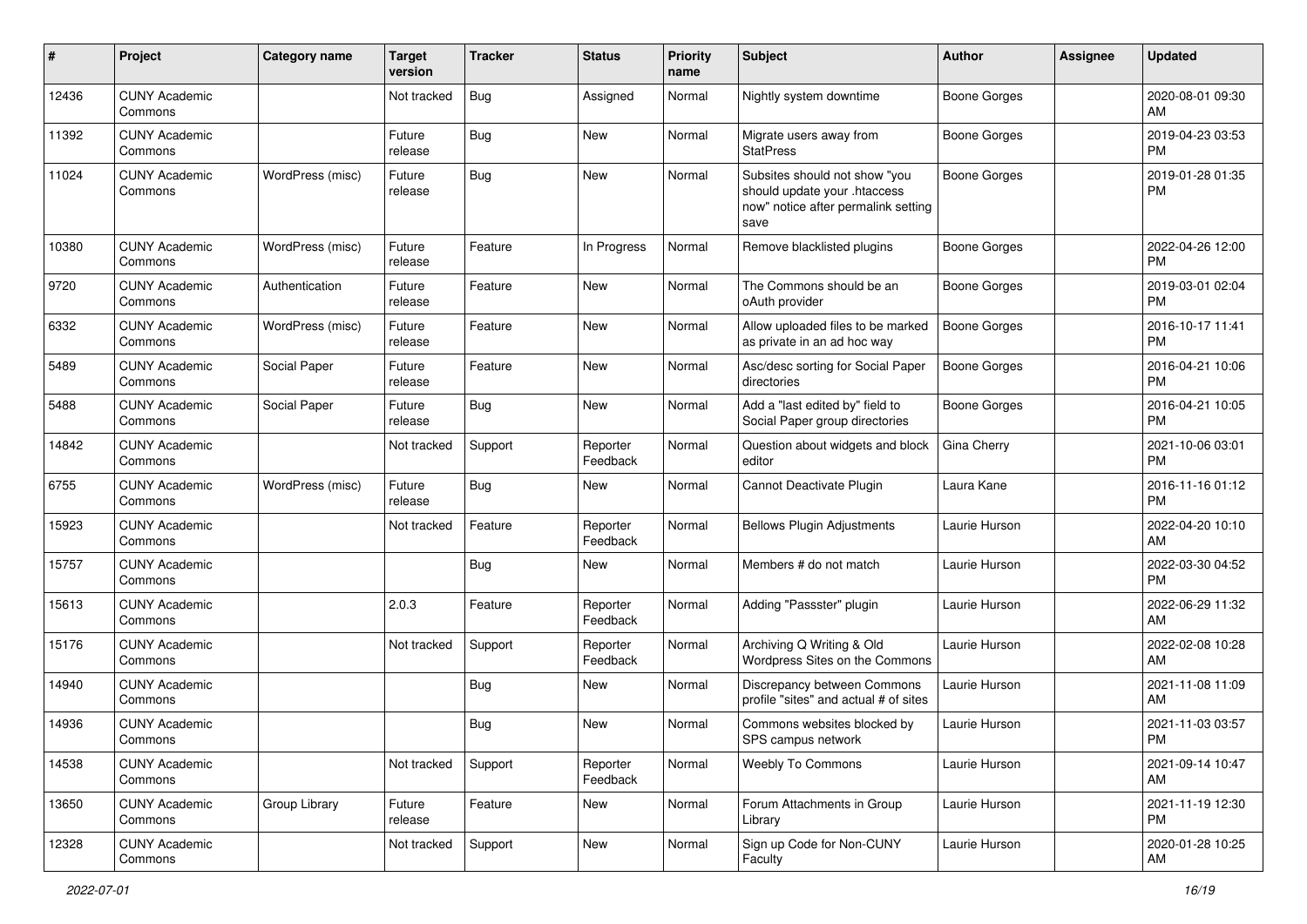| #     | Project                         | <b>Category name</b>     | <b>Target</b><br>version | <b>Tracker</b> | <b>Status</b>        | <b>Priority</b><br>name | <b>Subject</b>                                                    | <b>Author</b> | Assignee | <b>Updated</b>                |
|-------|---------------------------------|--------------------------|--------------------------|----------------|----------------------|-------------------------|-------------------------------------------------------------------|---------------|----------|-------------------------------|
| 11843 | <b>CUNY Academic</b><br>Commons | WordPress (misc)         | Future<br>release        | Design/UX      | <b>New</b>           | Normal                  | Tweaking the Gutenberg Editor<br>Interface                        | Laurie Hurson |          | 2022-04-26 12:00<br><b>PM</b> |
| 11415 | <b>CUNY Academic</b><br>Commons | <b>WordPress Plugins</b> | Not tracked              | <b>Bug</b>     | Reporter<br>Feedback | Normal                  | Blog Subscriptions in Jetpack                                     | Laurie Hurson |          | 2019-05-14 10:34<br>AM        |
| 11131 | <b>CUNY Academic</b><br>Commons |                          | Future<br>release        | Feature        | Reporter<br>Feedback | Normal                  | <b>Image Annotation Plugins</b>                                   | Laurie Hurson |          | 2019-02-26 11:33<br>AM        |
| 6356  | <b>CUNY Academic</b><br>Commons | <b>WordPress Plugins</b> | Future<br>release        | Bug            | Reporter<br>Feedback | Low                     | Should Subscribe2 be<br>deprecated?                               | Luke Waltzer  |          | 2017-03-20 12:20<br><b>PM</b> |
| 16099 | <b>CUNY Academic</b><br>Commons |                          |                          | Support        | Reporter<br>Feedback | Normal                  | request for Newsletter Glue                                       | Marilyn Weber |          | 2022-05-13 12:14<br><b>PM</b> |
| 15816 | <b>CUNY Academic</b><br>Commons |                          | Not tracked              | Support        | New                  | Normal                  | slow loading at SPS                                               | Marilyn Weber |          | 2022-04-05 01:26<br><b>PM</b> |
| 15685 | <b>CUNY Academic</b><br>Commons |                          |                          | Support        | <b>New</b>           | High                    | problem with chrome?                                              | Marilyn Weber |          | 2022-04-25 03:40<br><b>PM</b> |
| 15655 | <b>CUNY Academic</b><br>Commons |                          | 2.0.3                    | Support        | Reporter<br>Feedback | Normal                  | Event Aggregator plugin?                                          | Marilyn Weber |          | 2022-06-29 11:32<br>AM        |
| 15565 | <b>CUNY Academic</b><br>Commons |                          |                          | Support        | New                  | Normal                  | Events - send updates to an email<br>listserv                     | Marilyn Weber |          | 2022-03-10 01:06<br><b>PM</b> |
| 15370 | <b>CUNY Academic</b><br>Commons |                          |                          | Support        | Reporter<br>Feedback | Normal                  | All-in-One Event Calendar?                                        | Marilyn Weber |          | 2022-02-17 11:03<br>AM        |
| 15260 | <b>CUNY Academic</b><br>Commons |                          |                          | Support        | Reporter<br>Feedback | Normal                  | Diacritical markings   European<br><b>Stages</b>                  | Marilyn Weber |          | 2022-02-04 08:16<br>AM        |
| 15169 | <b>CUNY Academic</b><br>Commons |                          | 2.0.3                    | Support        | Reporter<br>Feedback | Normal                  | new Prelude website zipfiles for<br>custom theme and other files. | Marilyn Weber |          | 2022-06-29 11:32<br>AM        |
| 15045 | <b>CUNY Academic</b><br>Commons |                          |                          | Support        | New                  | Normal                  | no result for KCeL in the search<br>box on the commons            | Marilyn Weber |          | 2021-12-10 11:29<br>AM        |
| 14911 | <b>CUNY Academic</b><br>Commons | <b>WordPress Themes</b>  | Not tracked              | Support        | New                  | Normal                  | Twentytwentyone theme                                             | Marilyn Weber |          | 2021-10-28 10:37<br>AM        |
| 14900 | <b>CUNY Academic</b><br>Commons |                          | Not tracked              | Support        | Reporter<br>Feedback | Normal                  | previous theme?                                                   | Marilyn Weber |          | 2021-10-25 10:31<br>AM        |
| 14784 | <b>CUNY Academic</b><br>Commons |                          |                          | Support        | Reporter<br>Feedback | Normal                  | User report of logo problem when<br>using Customizer theme        | Marilyn Weber |          | 2021-09-17 10:25<br>AM        |
| 14398 | <b>CUNY Academic</b><br>Commons |                          | Not tracked              | Support        | Reporter<br>Feedback | Normal                  | Events plug-in notification problem                               | Marilyn Weber |          | 2021-05-11 11:21<br>AM        |
| 14074 | <b>CUNY Academic</b><br>Commons | WordPress (misc)         | Not tracked              | Support        | Reporter<br>Feedback | Normal                  | page password protection problem                                  | Marilyn Weber |          | 2021-03-02 11:03<br>AM        |
| 13975 | <b>CUNY Academic</b><br>Commons | Social Paper             | Not tracked              | Support        | Reporter<br>Feedback | Normal                  | can't approve comments on Social<br>Paper paper                   | Marilyn Weber |          | 2021-02-12 09:33<br>AM        |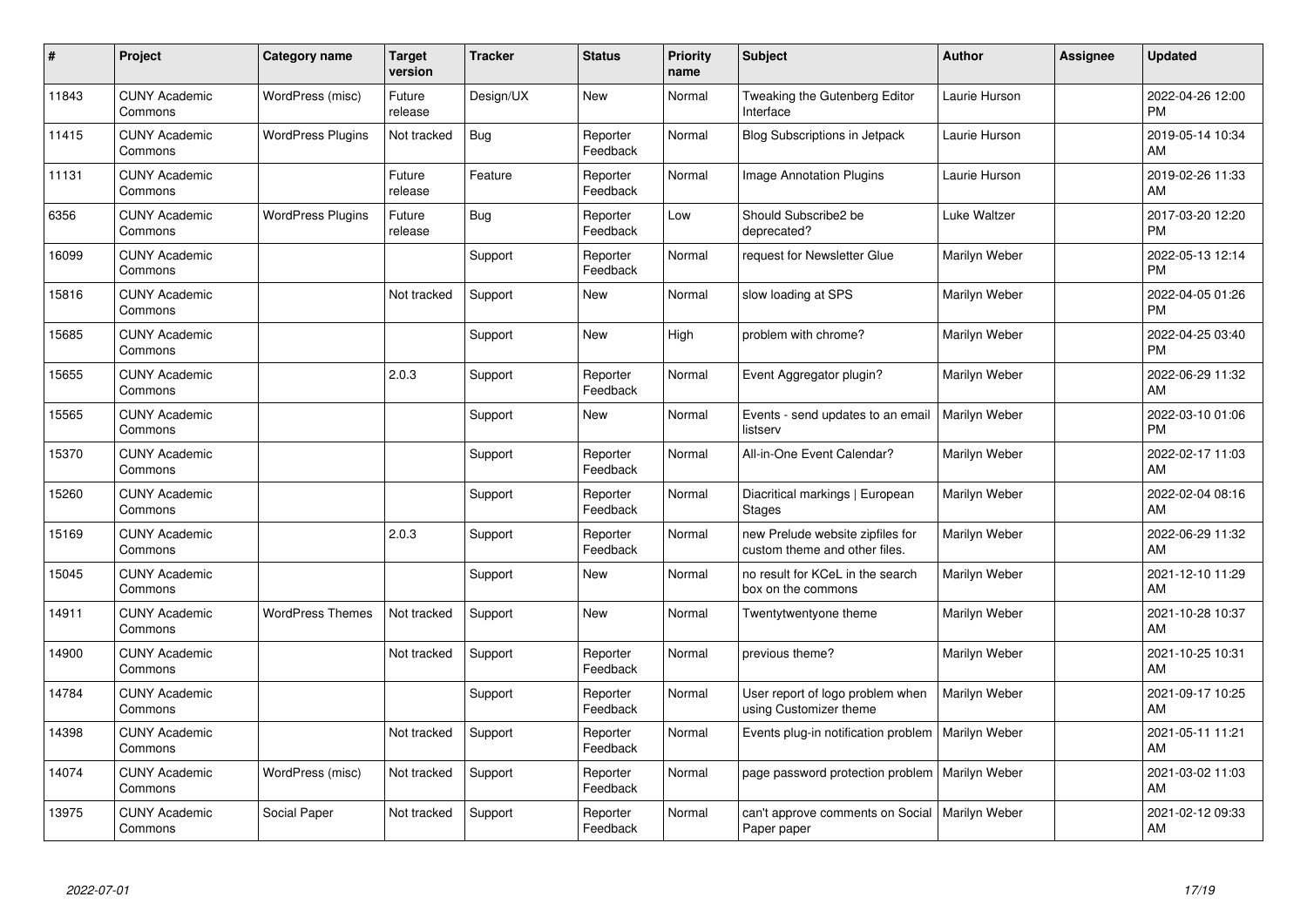| #     | <b>Project</b>                  | Category name              | <b>Target</b><br>version | <b>Tracker</b> | <b>Status</b>        | <b>Priority</b><br>name | <b>Subject</b>                                                                                | <b>Author</b>    | Assignee | <b>Updated</b>                |
|-------|---------------------------------|----------------------------|--------------------------|----------------|----------------------|-------------------------|-----------------------------------------------------------------------------------------------|------------------|----------|-------------------------------|
| 13912 | <b>CUNY Academic</b><br>Commons |                            | Not tracked              | Feature        | Hold                 | Low                     | posting "missed schedule"                                                                     | Marilyn Weber    |          | 2021-02-23 10:46<br>AM        |
| 13255 | <b>CUNY Academic</b><br>Commons |                            | Not tracked              | Support        | Reporter<br>Feedback | Normal                  | Accessibility problems                                                                        | Marilyn Weber    |          | 2020-09-01 05:48<br><b>PM</b> |
| 13034 | <b>CUNY Academic</b><br>Commons |                            | Not tracked              | Support        | Reporter<br>Feedback | Normal                  | a site is asking people to join the<br>Commons to get a download                              | Marilyn Weber    |          | 2020-07-12 07:23<br>AM        |
| 12360 | <b>CUNY Academic</b><br>Commons | <b>WordPress Themes</b>    | Not tracked              | <b>Bug</b>     | Reporter<br>Feedback | Normal                  | site just says "DANTE We are<br>currently in maintenance mode,<br>please check back shortly." | Marilyn Weber    |          | 2020-02-04 12:13<br><b>PM</b> |
| 12352 | <b>CUNY Academic</b><br>Commons |                            | Not tracked              | Support        | New                  | Normal                  | "posts list" page builder block<br>option                                                     | Marilyn Weber    |          | 2020-02-03 01:29<br><b>PM</b> |
| 12350 | <b>CUNY Academic</b><br>Commons | <b>Blogs (BuddyPress)</b>  | Not tracked              | Support        | Reporter<br>Feedback | Normal                  | URL creation problem                                                                          | Marilyn Weber    |          | 2020-02-03 11:27<br>AM        |
| 11848 | <b>CUNY Academic</b><br>Commons |                            | Not tracked              | Support        | Hold                 | Normal                  | a Dean of Faculty wants to share<br>a large file                                              | Marilyn Weber    |          | 2019-09-24 08:44<br>AM        |
| 11787 | <b>CUNY Academic</b><br>Commons |                            | Not tracked              | Support        | Reporter<br>Feedback | Normal                  | automated comments notifications<br>on ZenDesk                                                | Marilyn Weber    |          | 2019-08-26 06:18<br><b>PM</b> |
| 11771 | <b>CUNY Academic</b><br>Commons |                            | Not tracked              | Support        | Reporter<br>Feedback | Normal                  | post displays in sections                                                                     | Marilyn Weber    |          | 2019-08-20 10:34<br>AM        |
| 11519 | <b>CUNY Academic</b><br>Commons |                            | Not tracked              | Support        | Assigned             | Normal                  | comment option not appearing                                                                  | Marilyn Weber    |          | 2019-09-24 10:28<br>AM        |
| 11509 | <b>CUNY Academic</b><br>Commons |                            | Not tracked              | Support        | Reporter<br>Feedback | Normal                  | deleted Page causing a Menu<br>problem?                                                       | Marilyn Weber    |          | 2019-06-04 09:54<br>AM        |
| 10657 | <b>CUNY Academic</b><br>Commons |                            | Not tracked              | Support        | Reporter<br>Feedback | Normal                  | child theme problems                                                                          | Marilyn Weber    |          | 2018-11-08 01:19<br><b>PM</b> |
| 10273 | <b>CUNY Academic</b><br>Commons | Registration               | Not tracked              | Support        | Reporter<br>Feedback | Normal                  | users combining CF and campus<br>address                                                      | Marilyn Weber    |          | 2019-09-18 10:58<br>AM        |
| 5992  | <b>CUNY Academic</b><br>Commons | <b>Email Notifications</b> | Future<br>release        | Feature        | <b>New</b>           | Normal                  | Changing the From line of<br>autogenerated blog emails                                        | Marilyn Weber    |          | 2018-09-27 05:19<br><b>PM</b> |
| 5205  | <b>CUNY Academic</b><br>Commons | Social Paper               | Future<br>release        | Feature        | <b>New</b>           | Normal                  | Social Paper folders                                                                          | Marilyn Weber    |          | 2016-02-11 10:24<br><b>PM</b> |
| 5199  | <b>CUNY Academic</b><br>Commons | Social Paper               | Future<br>release        | Feature        | <b>New</b>           | Normal                  | add tables to the SP editor                                                                   | Marilyn Weber    |          | 2016-10-24 11:27<br>AM        |
| 11120 | <b>CUNY Academic</b><br>Commons | <b>WordPress Plugins</b>   | Not tracked              | Bug            | Reporter<br>Feedback | Normal                  | Events Manager Events Not<br>Showing Up                                                       | Mark Webb        |          | 2019-02-27 04:10<br><b>PM</b> |
| 10769 | <b>CUNY Academic</b><br>Commons | <b>WordPress Themes</b>    | Not tracked              | Bug            | Reporter<br>Feedback | Normal                  | 2011 Theme Sidebar                                                                            | Mark Webb        |          | 2018-12-04 04:09<br><b>PM</b> |
| 364   | <b>CUNY Academic</b><br>Commons | <b>WordPress Plugins</b>   | Future<br>release        | Feature        | <b>New</b>           | Normal                  | <b>Bulletin Board</b>                                                                         | <b>Matt Gold</b> |          | 2015-01-05 08:50<br><b>PM</b> |